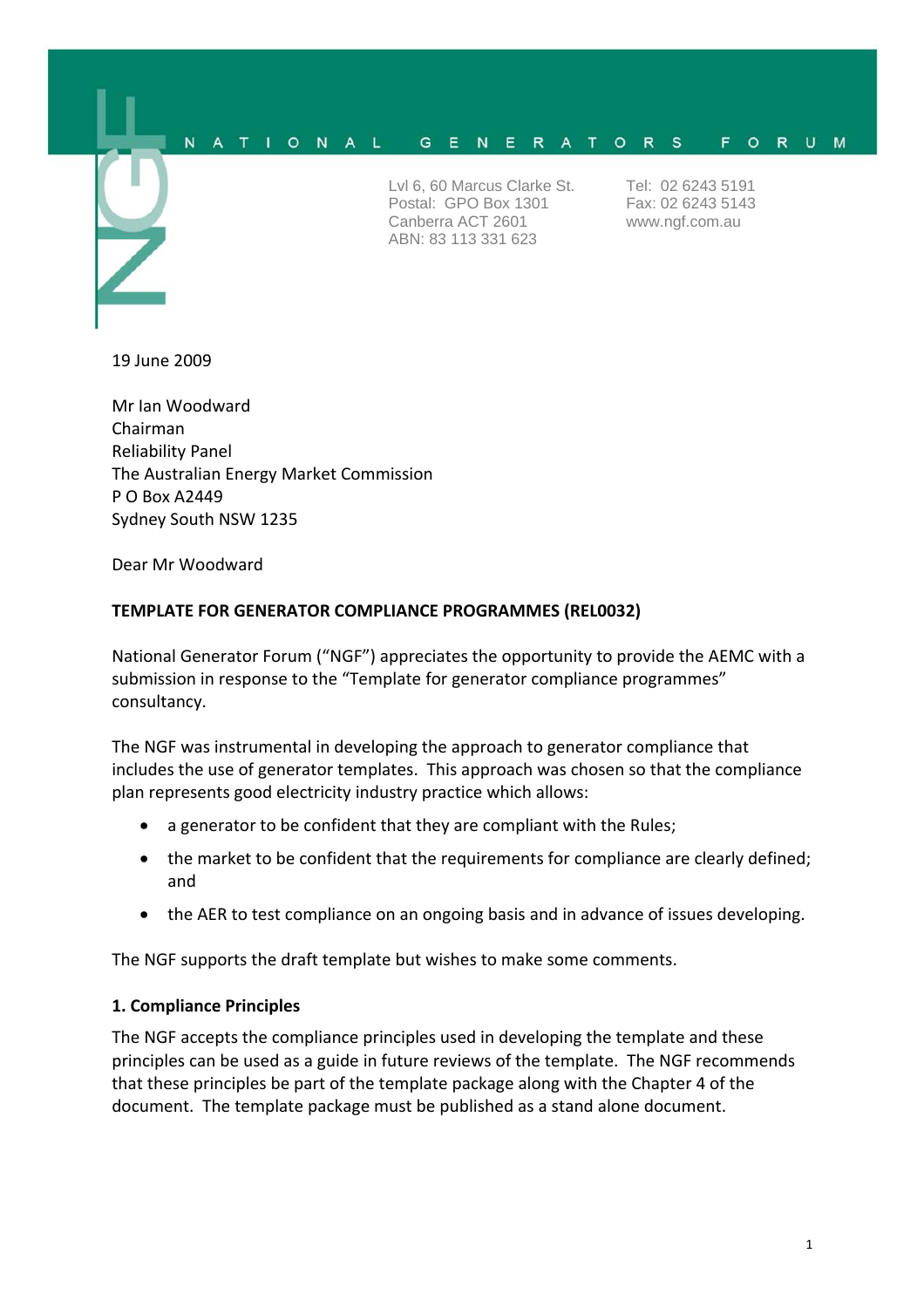## **2. Incorporating new testing regimes**

The flexibility of the template in terms of the actual test method and frequency is very important as it is almost impossible to match every generator's test methodology with the template. The NGF acknowledges that the proposed template has these features to a large extent. There must, however, be an avenue for a new generator to propose a different testing methodology to those listed in the template. This option will take account of new generators that cannot perform some or all of the listed methods for technical or other reasons.

## **3. Management of Compliance Programmes**

The Reliability Panel indicated that the template forms part of a generator's overall compliance management process. As such, the compliance programmes formulated can evolve to fit with the generator's overall compliance process. It is acknowledged that the compliance programmes are not subject to any approval process.

The NGF supports the AEMC's approach not to mandate a particular management approach or standard regarding the compliance programme and any associated procedures/policies that an individual generator may implement. It is appropriate that the generator is responsible for implementing this in a satisfactory and reasonable manner. It is acknowledged that generator compliance programmes are subject to audit by the AER. Further to this point, the NGF would like to propose that a consistent and clearly defined *framework* for such audits be developed covering areas including scope and frequency of audit. The NGF believes that this will directly assist generators and give other stakeholders, such as the Network Service Providers, confidence that the generators are being held to the appropriate review regimes.

# **4. Specific Comments on the draft compliance template**

Appendix 1 contains number of comments made on the draft template document. They are not major and are self explanatory.

In summary, the NGF acknowledges that the draft template meets generator requirements to design compliance programmes. It is then up to the generator to determine how to manage the programme based on the generator's overall compliance management practices.

If you have any questions on the issues raised in this submission please contact Methsiri Aratchige on 02 8268 4235.

Yours sincerely

Alex Cruickshank Chair, Market Working Group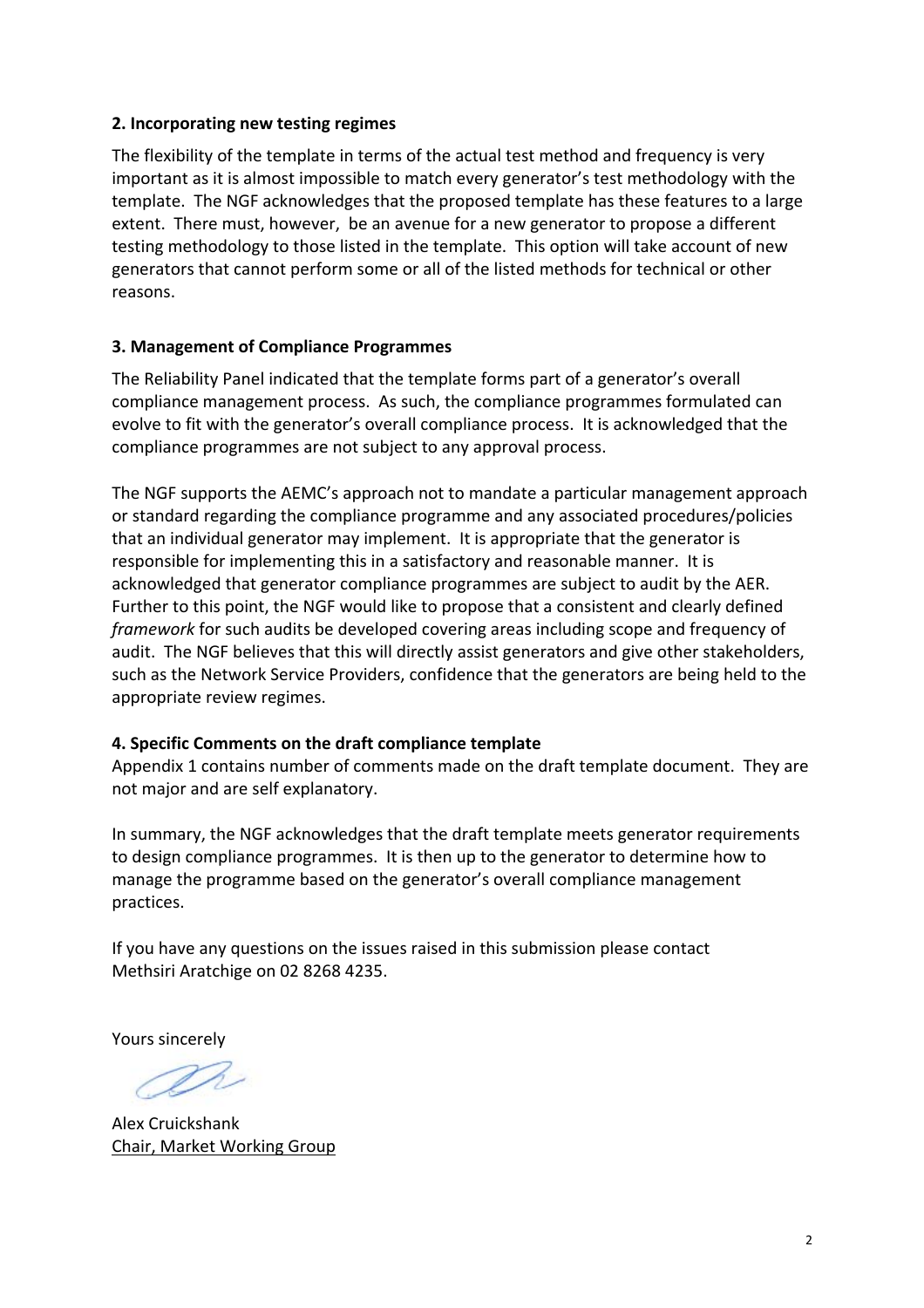## **Appendix 1**

# **Draft Template for Generator Compliance Programs – WORKING DOCUMENT**

| <b>Performance</b><br><b>Standard/Rules</b><br><b>Clause</b>                                                   | <b>Testing methodology</b>                                                                                         | <b>Frequency</b>                                    | <b>Notes</b>                                                                   | <b>Acceptance Criteria</b>                                            |  | <b>Comment [T3]: Comment for</b><br>all - The Acceptance Criteria<br>should be consistent for test<br>methods and should reference back<br>to the performance standards.                     |
|----------------------------------------------------------------------------------------------------------------|--------------------------------------------------------------------------------------------------------------------|-----------------------------------------------------|--------------------------------------------------------------------------------|-----------------------------------------------------------------------|--|----------------------------------------------------------------------------------------------------------------------------------------------------------------------------------------------|
| <b>Reactive Power</b><br><b>Capability</b><br>(as required under<br>S5.2.5.1 in versions<br>1-26 of the Rules) | Method 1:<br>At rated power output,<br>adjust the reactive power<br>capability to specified<br>levels              | At least every 3<br>years and after plant<br>change | <b>Directly Measurable</b><br>Applies to synchronous<br>and conventional plant | Achieve reactive power<br>requirements of the<br>performance standard |  | <b>Comment [T2]:</b> By referencing<br>particular version of the rules this<br>document will need to updated<br>with each rule update. As it<br>standards the NER is currently up<br>to V29. |
|                                                                                                                | Method 2:<br>Exercise the over and<br>under excitation limits at<br>as close to rated power<br>output as practical | At least every 3<br>years and after plant<br>change | <b>Directly Measurable</b><br>Applies to synchronous<br>and conventional plant | Achieve reactive power<br>requirements of the<br>performance standard |  |                                                                                                                                                                                              |
|                                                                                                                | Method 3:<br>Step testing of AVR<br>limiters                                                                       | At least every 3<br>years and after plant<br>change | Applies to conventional<br>plant                                               | Achieve reactive power<br>requirements of the<br>performance standard |  |                                                                                                                                                                                              |

**Comment [T1]:** The terminology throughout the document should be consistent.

1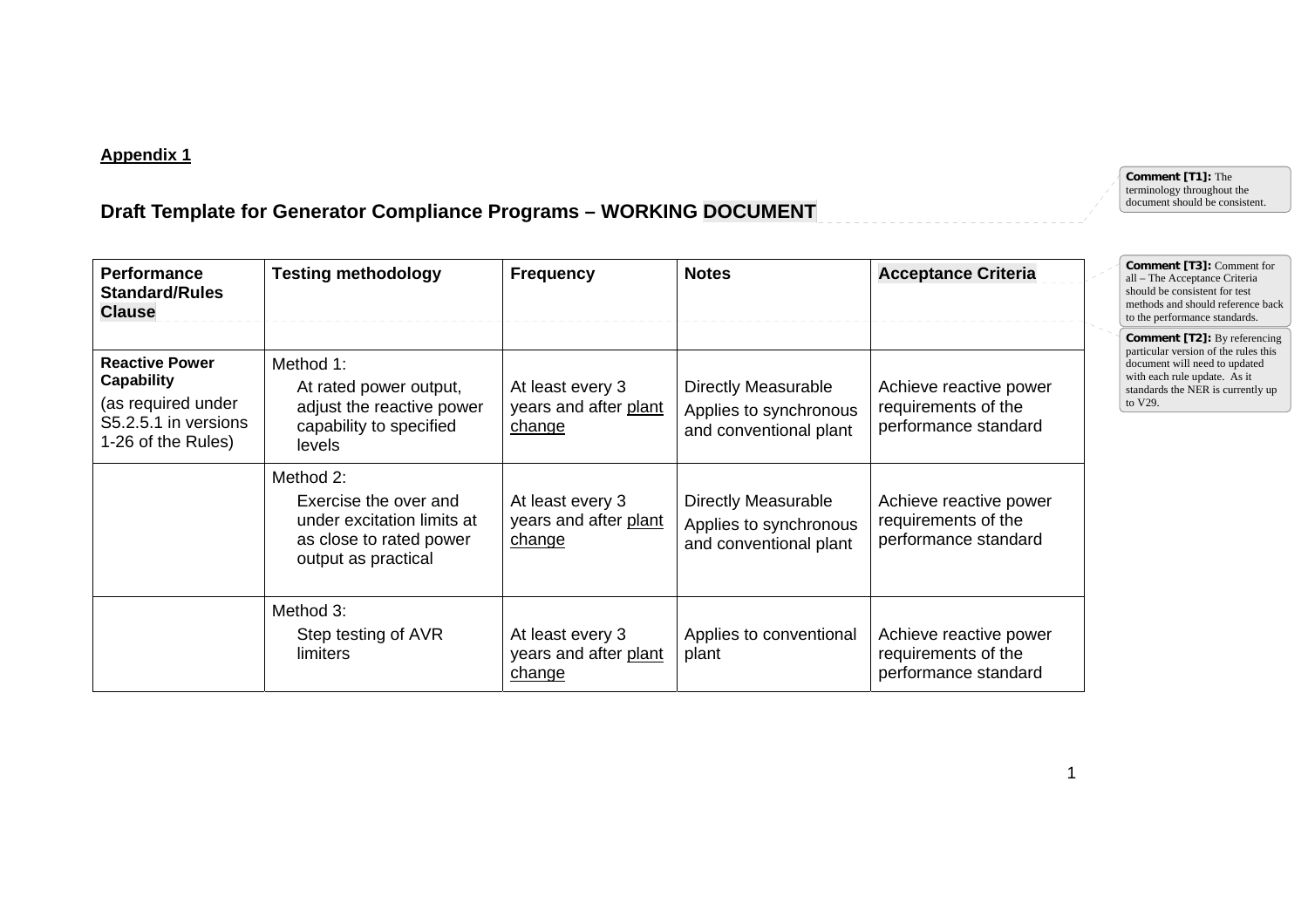| <b>Performance</b><br><b>Standard/Rules</b><br><b>Clause</b>                        | <b>Testing methodology</b>                                                                | <b>Frequency</b>                                                  | <b>Notes</b>                                                                                                                          | <b>Acceptance Criteria</b>                  | Comment [T3]: Comment for<br>all - The Acceptance Criteria<br>should be consistent for test<br>methods and should reference back<br>to the performance standards.                            |
|-------------------------------------------------------------------------------------|-------------------------------------------------------------------------------------------|-------------------------------------------------------------------|---------------------------------------------------------------------------------------------------------------------------------------|---------------------------------------------|----------------------------------------------------------------------------------------------------------------------------------------------------------------------------------------------|
|                                                                                     | Method 4:                                                                                 |                                                                   |                                                                                                                                       |                                             | <b>Comment [T2]:</b> By referencing<br>particular version of the rules this<br>document will need to updated<br>with each rule update. As it<br>standards the NER is currently up<br>to V29. |
|                                                                                     | (a) Capability will be<br>tested                                                          | Following plant<br>change                                         | Applies to wind farms<br>plant                                                                                                        | Achieve performance<br>standard             | <b>Comment [EE4]:</b> Do we need<br>more details ??                                                                                                                                          |
|                                                                                     | (b) Capability will be                                                                    | Annual review of a<br>selection of events                         |                                                                                                                                       | Consistency with plant<br>characteristics   | <b>Comment [T5]:</b> This section is<br>incomplete.                                                                                                                                          |
|                                                                                     | monitored using<br>SCADA under normal<br>wind farm operation.                             |                                                                   |                                                                                                                                       |                                             |                                                                                                                                                                                              |
|                                                                                     | Method 5:<br>Routine testing of relevant<br>sub-systems                                   | As appropriate to the<br>technology of the<br>relevant sub-system | Applicable to a wide<br>range of generating<br>plant and systems                                                                      | Consistency with plant<br>characteristics   |                                                                                                                                                                                              |
| <b>Power Factor when</b><br>not generating<br>(clause and version<br>of Rules: N/A) | Method 1:<br>Direct measurement and<br>calculation of power factor<br>when not generating | At least every 3<br>years and following<br>plant change           | Only applies where<br>there is a circuit<br>breaker, allowing<br>auxiliary supply to be<br>drawn through the main<br>connection point | Actual capability directly<br>demonstrated. | <b>Comment [T6]:</b> A reference<br>must be provided if this is a NER<br>performance requirement.                                                                                            |
| <b>Quality of Electricity</b><br>Generated<br>(as required under                    | Method 1:<br>(a) Direct measurements<br>using power quality                               | Following plant<br>change                                         | Important when power<br>quality at the                                                                                                | Data analysis can<br>demonstrate compliance |                                                                                                                                                                                              |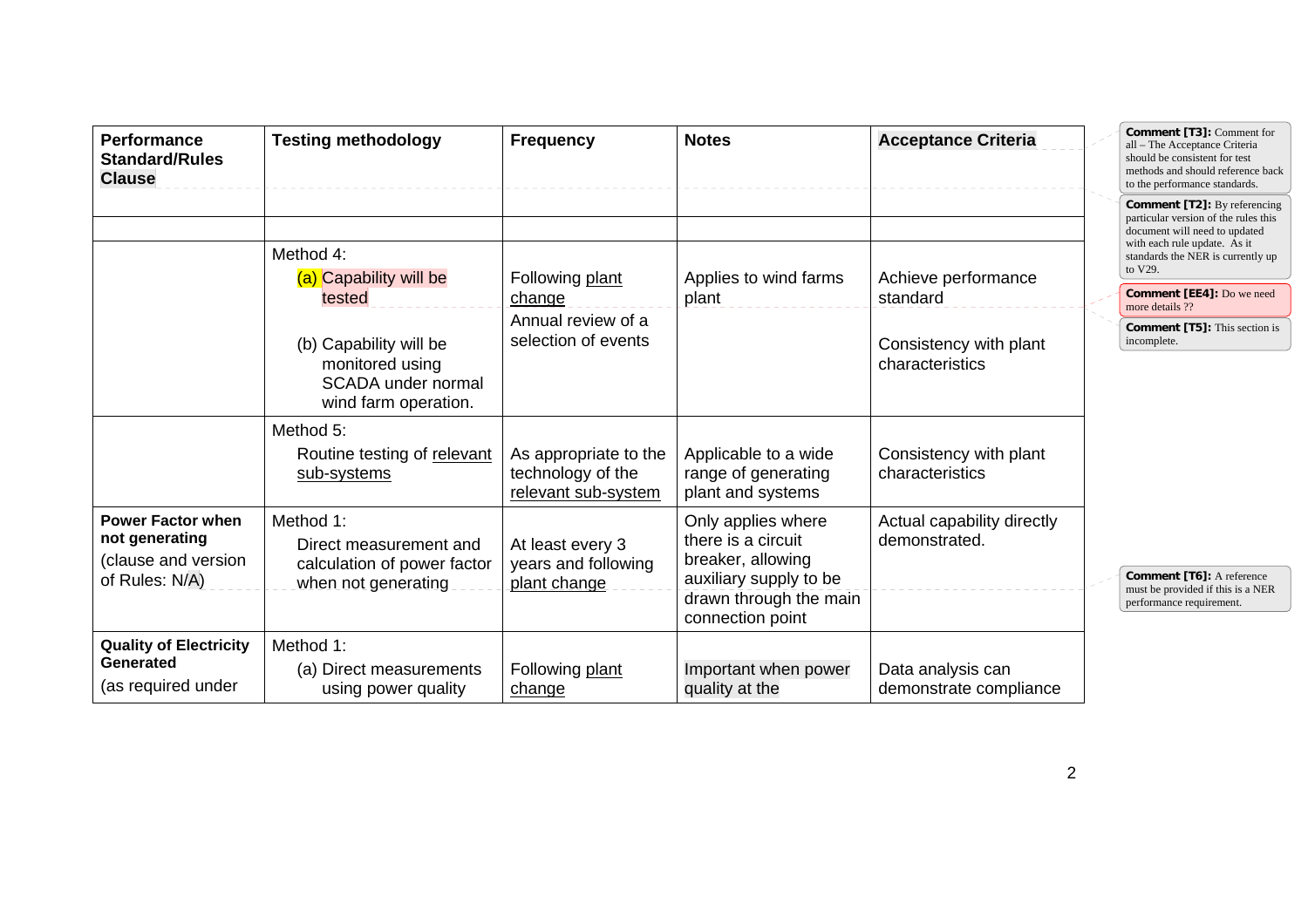| <b>Performance</b><br><b>Standard/Rules</b><br><b>Clause</b> | <b>Testing methodology</b>                                                                                                                           | <b>Frequency</b>                                                                   | <b>Notes</b>                                                                                     | <b>Acceptance Criteria</b>                                                                                                         | Comment [T3]: Comment for<br>all - The Acceptance Criteria<br>should be consistent for test<br>methods and should reference back<br>to the performance standards.                                                                                                                                                                              |
|--------------------------------------------------------------|------------------------------------------------------------------------------------------------------------------------------------------------------|------------------------------------------------------------------------------------|--------------------------------------------------------------------------------------------------|------------------------------------------------------------------------------------------------------------------------------------|------------------------------------------------------------------------------------------------------------------------------------------------------------------------------------------------------------------------------------------------------------------------------------------------------------------------------------------------|
| S5.2.5.2 in versions<br>1-26 of the Rules)                   | meters to derive:<br>voltage fluctuation<br>levels<br>voltage balance<br>ii.<br>harmonics, flicker<br>iii.<br>and negative phase<br>sequence voltage |                                                                                    | connection point is<br>dependent on ancillary<br>plant of power<br>electronic control<br>systems | is met.                                                                                                                            | <b>Comment [T2]:</b> By referencing<br>particular version of the rules this<br>document will need to updated<br>with each rule update. As it<br>standards the NER is currently up<br>to V29.<br><b>Comment [T7]:</b> The impact of<br>harmonics already on the system<br>needs to be addressed and<br>generators can act as harmonic<br>sinks. |
|                                                              | prior to<br>synchronization<br>(b) Routine testing of any<br>relevant sub-systems                                                                    | As appropriate to the<br>technology of the<br>relevant sub-system                  |                                                                                                  | Consistency with plant<br>characteristics                                                                                          |                                                                                                                                                                                                                                                                                                                                                |
|                                                              | Method 2:<br>(a) Capability will be<br>monitored through use<br>of Power Quality<br><b>Monitors</b>                                                  | Routine monitoring<br>Specific review<br>annually and<br>following plant<br>change |                                                                                                  | Not raising alarms<br>Consistency with plant<br>characteristics (no<br>deterioration)<br>Consistency with plant<br>characteristics | <b>Comment [T8]:</b> This should be<br>Performance not Capability<br><b>Comment [T9]: Annual review</b><br>of this performance is onerous to<br>the generator                                                                                                                                                                                  |
|                                                              | (b) Testing of any relevant<br>sub-systems                                                                                                           | As appropriate to the<br>technology of the<br>relevant sub-system                  | Important when power<br>quality at the<br>connection point is<br>dependent on ancillary          |                                                                                                                                    |                                                                                                                                                                                                                                                                                                                                                |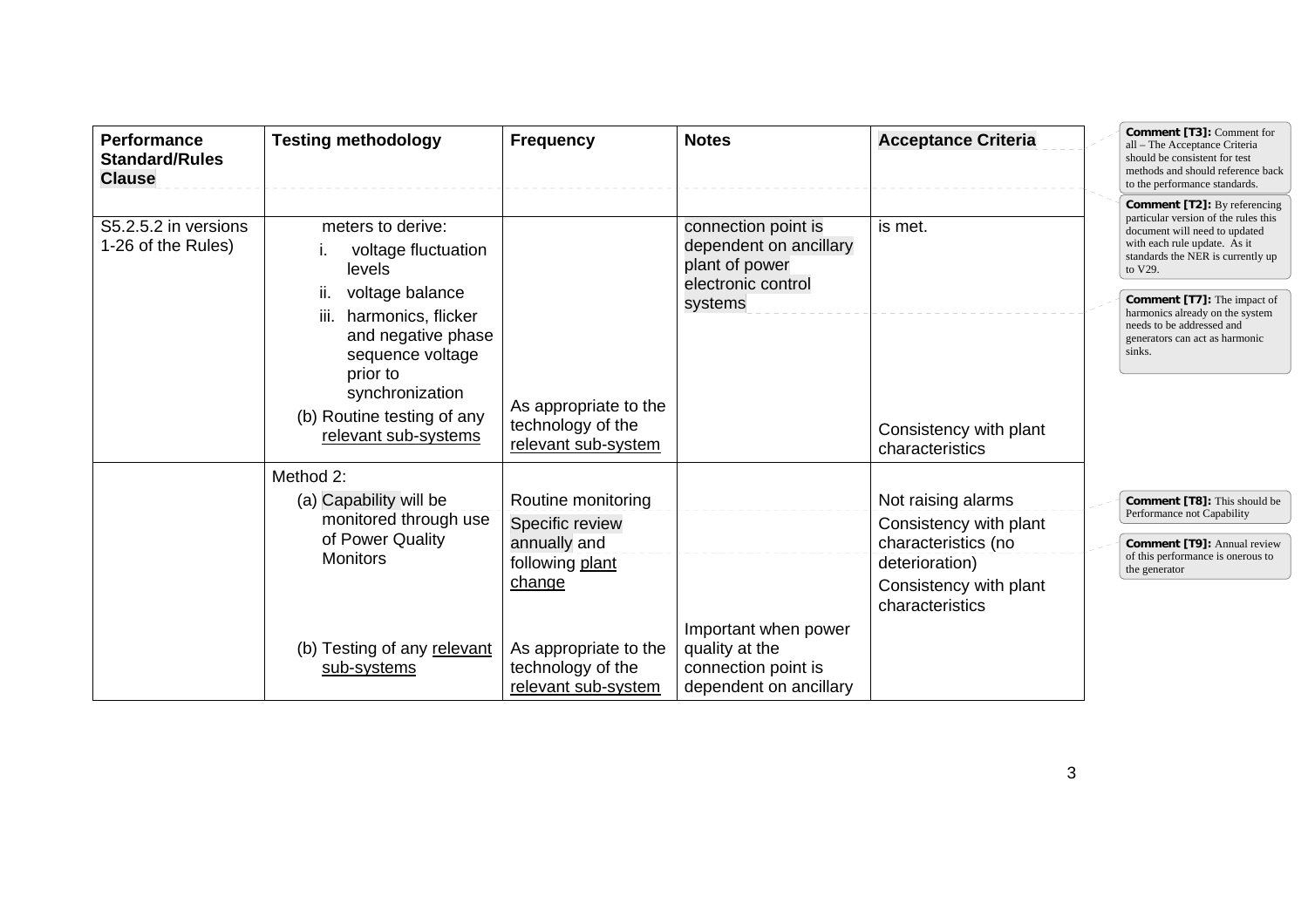| <b>Performance</b><br><b>Standard/Rules</b><br><b>Clause</b>                                                                      | <b>Testing methodology</b>                                                                                                                                                                                                                                                                                                                                                                    | <b>Frequency</b>                                                                    | <b>Notes</b>                                    | <b>Acceptance Criteria</b>      | Comment [T3]: Comment for<br>all - The Acceptance Criteria<br>should be consistent for test<br>methods and should reference back<br>to the performance standards.                            |
|-----------------------------------------------------------------------------------------------------------------------------------|-----------------------------------------------------------------------------------------------------------------------------------------------------------------------------------------------------------------------------------------------------------------------------------------------------------------------------------------------------------------------------------------------|-------------------------------------------------------------------------------------|-------------------------------------------------|---------------------------------|----------------------------------------------------------------------------------------------------------------------------------------------------------------------------------------------|
|                                                                                                                                   |                                                                                                                                                                                                                                                                                                                                                                                               |                                                                                     | plant of power<br>electronic control<br>systems |                                 | <b>Comment [T2]:</b> By referencing<br>particular version of the rules this<br>document will need to updated<br>with each rule update. As it<br>standards the NER is currently up<br>to V29. |
| <b>Response to</b><br><b>Frequency</b><br><b>Disturbances</b><br>(as required under<br>S5.2.5.3 in versions<br>1-26 of the Rules) | Method 1:<br>(a) Investigating unit trips<br>that occur during<br>significant frequency<br>disturbances<br>(b) Routine testing of<br>relevant sub-systems<br>including:<br>testing of control<br>system response to<br>disturbances by the<br>injection of<br>simulated<br>frequency / speed<br>control signals<br>ii.<br>Routine tests of<br>electrical/mechanic<br>al over speed<br>devices | On every event<br>As appropriate to the<br>technology of the<br>relevant sub-system |                                                 | Achieve performance<br>standard |                                                                                                                                                                                              |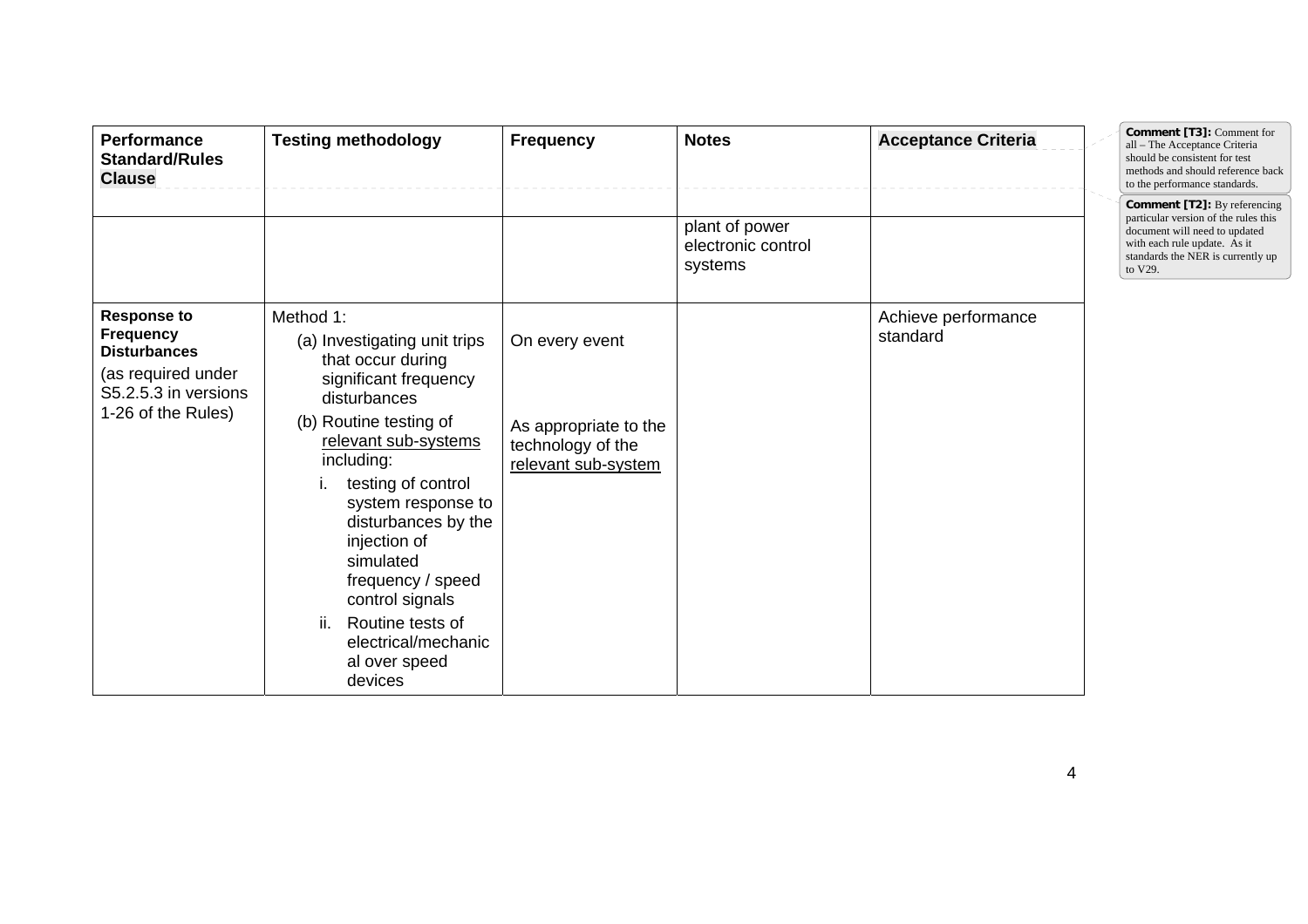| <b>Performance</b><br><b>Standard/Rules</b><br><b>Clause</b> | <b>Testing methodology</b>                                                                                                                                                                                                                                                                                                                                                       | <b>Frequency</b>                                                                                                     | <b>Notes</b>                                                                                                                    | <b>Acceptance Criteria</b>                                                                                                           | <b>Comment [T3]: Comment for</b><br>all - The Acceptance Criteria<br>should be consistent for test<br>methods and should reference back<br>to the performance standards.                                                                                                                                               |
|--------------------------------------------------------------|----------------------------------------------------------------------------------------------------------------------------------------------------------------------------------------------------------------------------------------------------------------------------------------------------------------------------------------------------------------------------------|----------------------------------------------------------------------------------------------------------------------|---------------------------------------------------------------------------------------------------------------------------------|--------------------------------------------------------------------------------------------------------------------------------------|------------------------------------------------------------------------------------------------------------------------------------------------------------------------------------------------------------------------------------------------------------------------------------------------------------------------|
|                                                              | Method 2:<br>(a) Investigating system<br>performance using<br>high speed data<br>recorders<br>(b) Routine testing of<br>relevant sub-systems<br>including:<br>testing of control<br>system response to<br>disturbances by the<br>injection of<br>simulated<br>frequency / speed<br>control signals<br>Routine tests of<br>ii.<br>electrical/mechanic<br>al over speed<br>devices | On major events and<br>minimum annual<br>review<br>As appropriate to the<br>technology of the<br>relevant sub-system | Appropriate to use<br>where high speed<br>monitors are available<br>and models have been<br>used in establishing<br>compliance. | Consistency of operation<br>with plant models used to<br>establish initial<br>compliance; OR<br>consistency with past<br>performance | <b>Comment [T2]:</b> By referencing<br>particular version of the rules this<br>document will need to updated<br>with each rule update. As it<br>standards the NER is currently up<br>to V29.<br><b>Comment [T10]:</b> Three years<br>would be more appropriate taking<br>into account investigation at major<br>events |
|                                                              | Method 3:<br>(a) Verify the modeled<br>performance of a<br>sample of turbines (say                                                                                                                                                                                                                                                                                               | Following plant<br>change                                                                                            | Only applicable to small<br>asynchronous<br>generators with digital                                                             | Operation over the<br>frequency range specified<br>and agreed in the                                                                 |                                                                                                                                                                                                                                                                                                                        |

 $\equiv$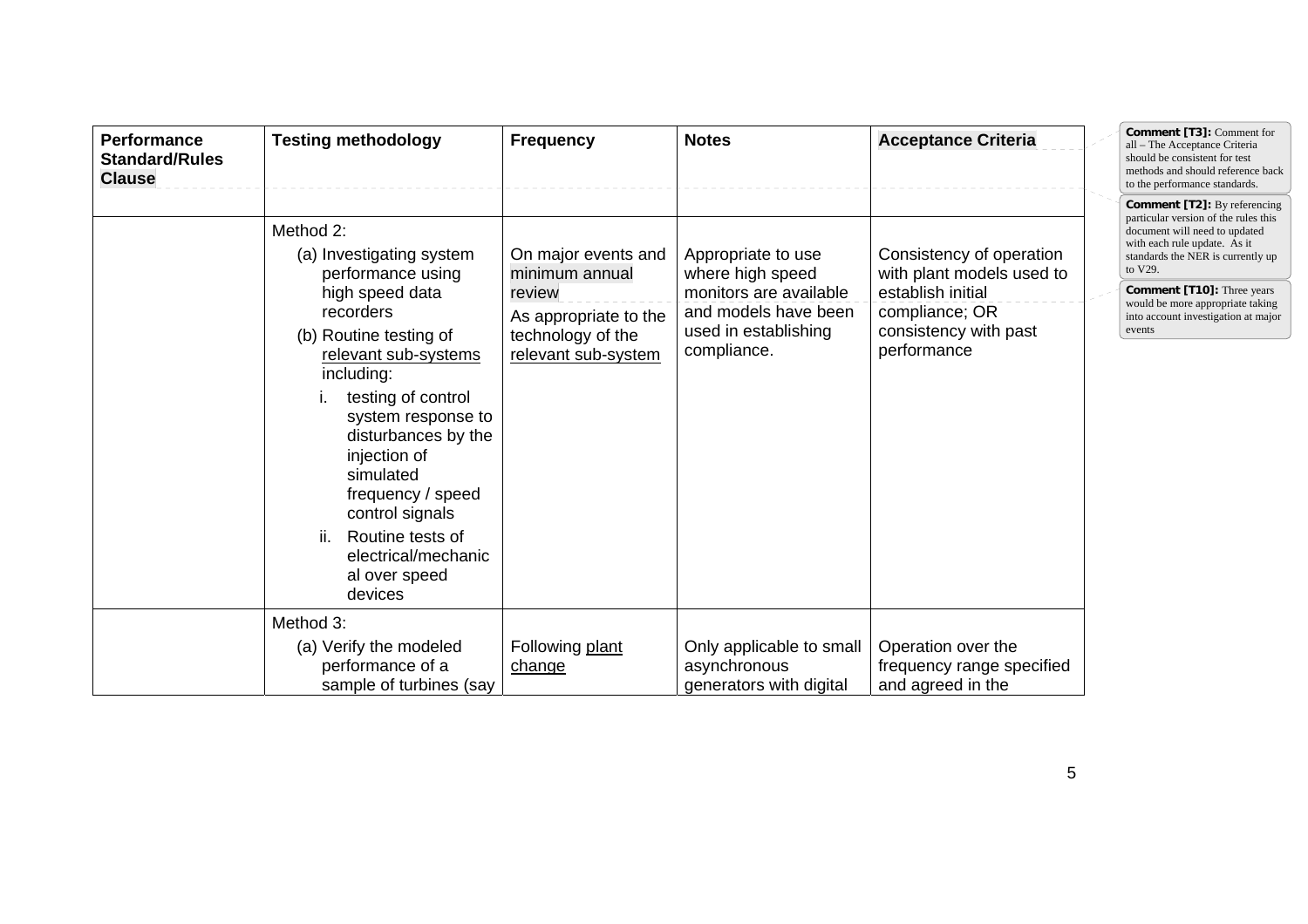| <b>Performance</b><br><b>Standard/Rules</b><br><b>Clause</b> | <b>Testing methodology</b>                                                                                                                                                                                                     | <b>Frequency</b>                                            | <b>Notes</b>                                                                                                                                                                                                                                    | <b>Acceptance Criteria</b>                | Comment [T3]: Comment for<br>all - The Acceptance Criteria<br>should be consistent for test<br>methods and should reference back<br>to the performance standards.                            |
|--------------------------------------------------------------|--------------------------------------------------------------------------------------------------------------------------------------------------------------------------------------------------------------------------------|-------------------------------------------------------------|-------------------------------------------------------------------------------------------------------------------------------------------------------------------------------------------------------------------------------------------------|-------------------------------------------|----------------------------------------------------------------------------------------------------------------------------------------------------------------------------------------------|
|                                                              | $1-2%$ ).<br>(b) Verify the performance<br>at the connection point<br>by testing response to<br>an introduced<br>disturbance.<br>(c) Continuous monitoring<br>(high speed) of<br>performance at the<br>connection point.       | Type testing and<br>verification at least<br>every 10 years | controls that are<br>aggregated.<br>Each unit is not<br>material and<br>performance slippage is<br>unlikely.<br>Appropriate to use<br>where high speed<br>monitors are available<br>and models have been<br>used in establishing<br>compliance. | <b>Generator Performance</b><br>Standard. | <b>Comment [T2]:</b> By referencing<br>particular version of the rules this<br>document will need to updated<br>with each rule update. As it<br>standards the NER is currently up<br>to V29. |
|                                                              | Method 4:<br>(a) Performance of<br>relevant sub-systems<br>will be monitored using<br>the following systems<br>under normal machine<br>operation: digital<br>protection relays; other<br>data-logging<br>equipment as required | On major events and<br>minimum annual<br>review             |                                                                                                                                                                                                                                                 | Achieve performance<br>standard           |                                                                                                                                                                                              |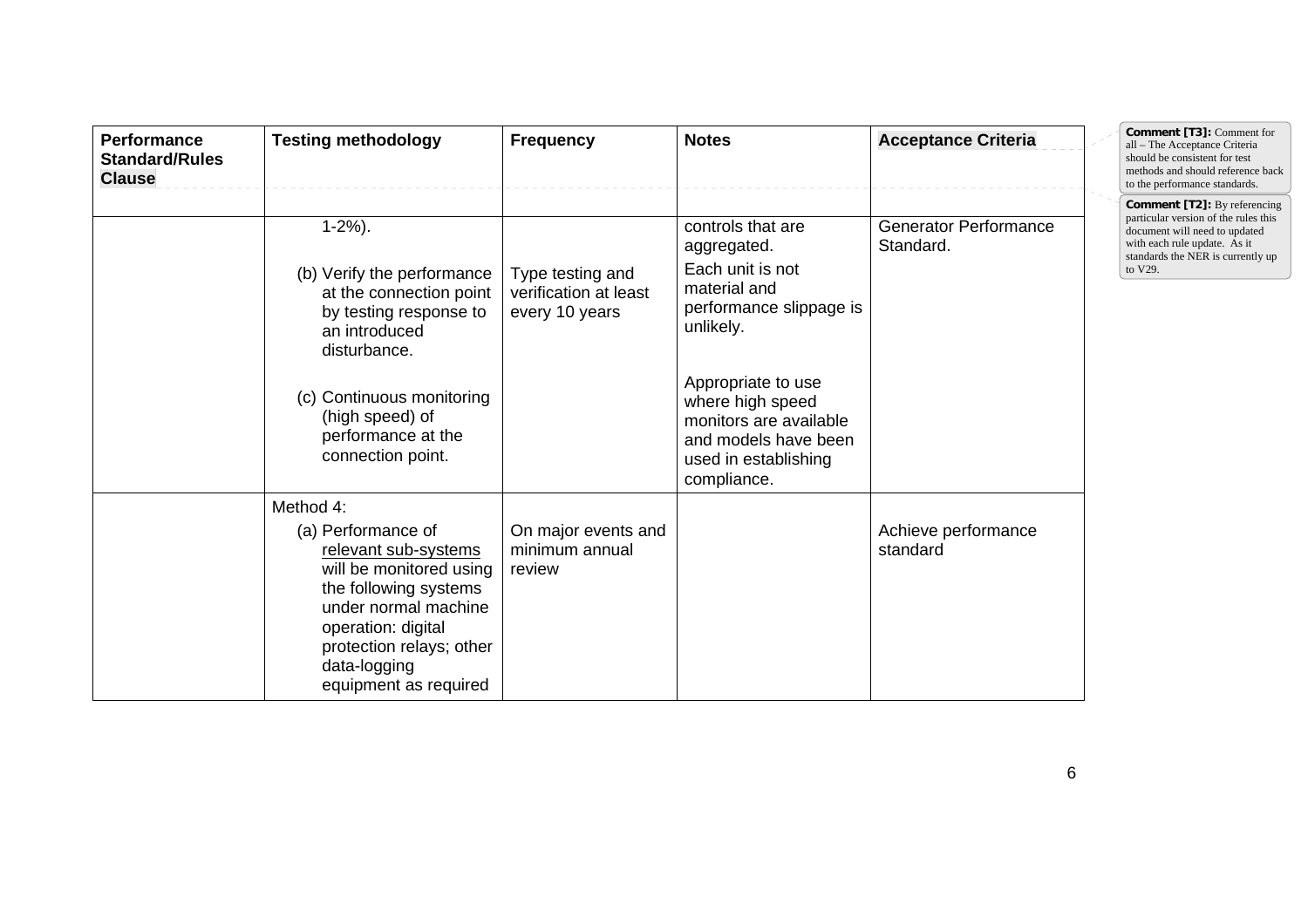| Performance<br><b>Standard/Rules</b><br><b>Clause</b>                                                                  | <b>Testing methodology</b>                                                                                                                              | <b>Frequency</b>                                                  | <b>Notes</b> | <b>Acceptance Criteria</b>                | Comment [T3]: Comment for<br>all - The Acceptance Criteria<br>should be consistent for test<br>methods and should reference back<br>to the performance standards.                            |
|------------------------------------------------------------------------------------------------------------------------|---------------------------------------------------------------------------------------------------------------------------------------------------------|-------------------------------------------------------------------|--------------|-------------------------------------------|----------------------------------------------------------------------------------------------------------------------------------------------------------------------------------------------|
|                                                                                                                        | (b) Routine testing and<br>validation of relevant<br>sub-system<br>performance including:<br>electrical<br>protection; and<br>ii.<br>turbine protection | As appropriate to the<br>technology of the<br>relevant sub-system |              |                                           | <b>Comment [T2]:</b> By referencing<br>particular version of the rules this<br>document will need to updated<br>with each rule update. As it<br>standards the NER is currently up<br>to V29. |
| <b>Response to Voltage</b><br><b>Disturbances</b><br>(as required under<br>S5.2.5.4 in versions<br>13-26 of the Rules) | Method 1:<br>(a) Investigating unit trips<br>that occur during<br>significant voltage<br>disturbances                                                   | Event by event<br>analysis                                        |              |                                           |                                                                                                                                                                                              |
|                                                                                                                        | (b) Routine testing of<br>relevant sub-systems<br>including:<br>AER systems<br>Auxiliary power<br>systems<br>Protection relays<br>iii.                  | As appropriate to the<br>technology of the<br>relevant sub-system |              | Consistency with plant<br>characteristics |                                                                                                                                                                                              |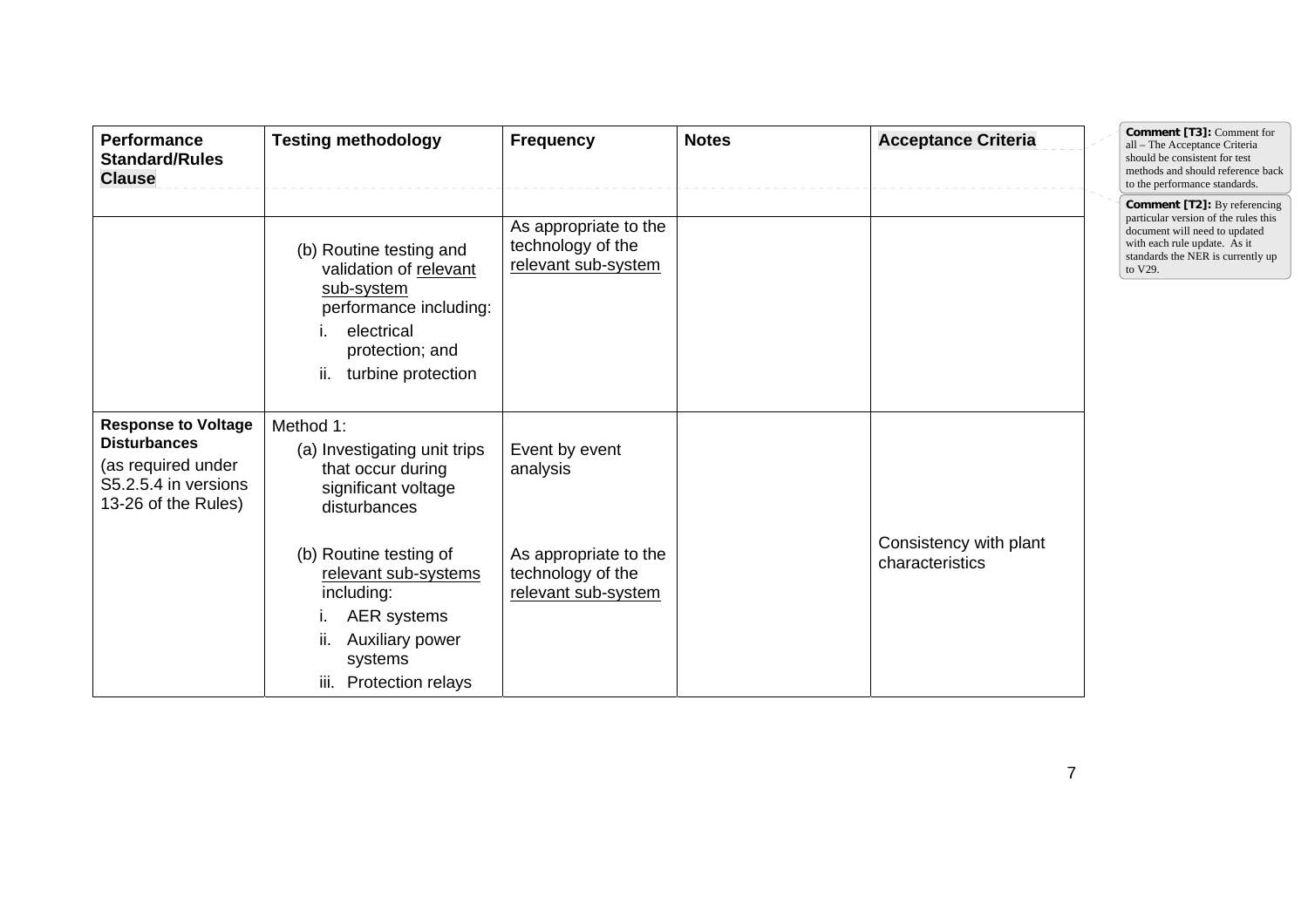| Performance<br><b>Standard/Rules</b><br><b>Clause</b> | <b>Testing methodology</b>                                                                                                                                                                      | <b>Frequency</b>                                                                                                     | <b>Notes</b>                                                                                                                                                                                                                                   | <b>Acceptance Criteria</b>                                                                                                           | Comment [T3]: Comment for<br>all - The Acceptance Criteria<br>should be consistent for test<br>methods and should reference back<br>to the performance standards.                            |
|-------------------------------------------------------|-------------------------------------------------------------------------------------------------------------------------------------------------------------------------------------------------|----------------------------------------------------------------------------------------------------------------------|------------------------------------------------------------------------------------------------------------------------------------------------------------------------------------------------------------------------------------------------|--------------------------------------------------------------------------------------------------------------------------------------|----------------------------------------------------------------------------------------------------------------------------------------------------------------------------------------------|
|                                                       | Method 2:<br>(a) Continuous high speed<br>monitoring.<br>(b) Routine testing of<br>relevant sub-systems<br>including:<br>AVR systems<br>Auxiliary power<br>systems<br>protection relays<br>iii. | On major events and<br>minimum annual<br>review<br>As appropriate to the<br>technology of the<br>relevant sub-system | Appropriate to use<br>where high speed<br>monitors are available<br>and models have been<br>used in establishing<br>compliance.<br>Where possible, testing<br>of auxiliary power<br>systems should include<br>simulated disturbance<br>testing | Consistency of operation<br>with plant models used to<br>establish initial<br>compliance; OR<br>consistency with past<br>performance | <b>Comment [T2]:</b> By referencing<br>particular version of the rules this<br>document will need to updated<br>with each rule update. As it<br>standards the NER is currently up<br>to V29. |
|                                                       | Method 3:<br>(a) With the generator out<br>of service, test the<br>ability of nominated<br>415 V drives to sustain<br>a specified voltage<br>interruption.<br>(b) Investigation of any          | At least every 4<br>years                                                                                            | Applies only to 415 V<br>drives                                                                                                                                                                                                                | Successful ride through of<br>system voltage<br>disturbances, as per the<br>agreed performance<br>standard.                          | <b>Comment [T11]: Practically</b><br>this may be very difficult to<br>undertake and will be limited by<br>the voltage range of the plant<br>auxiliary tap changers                           |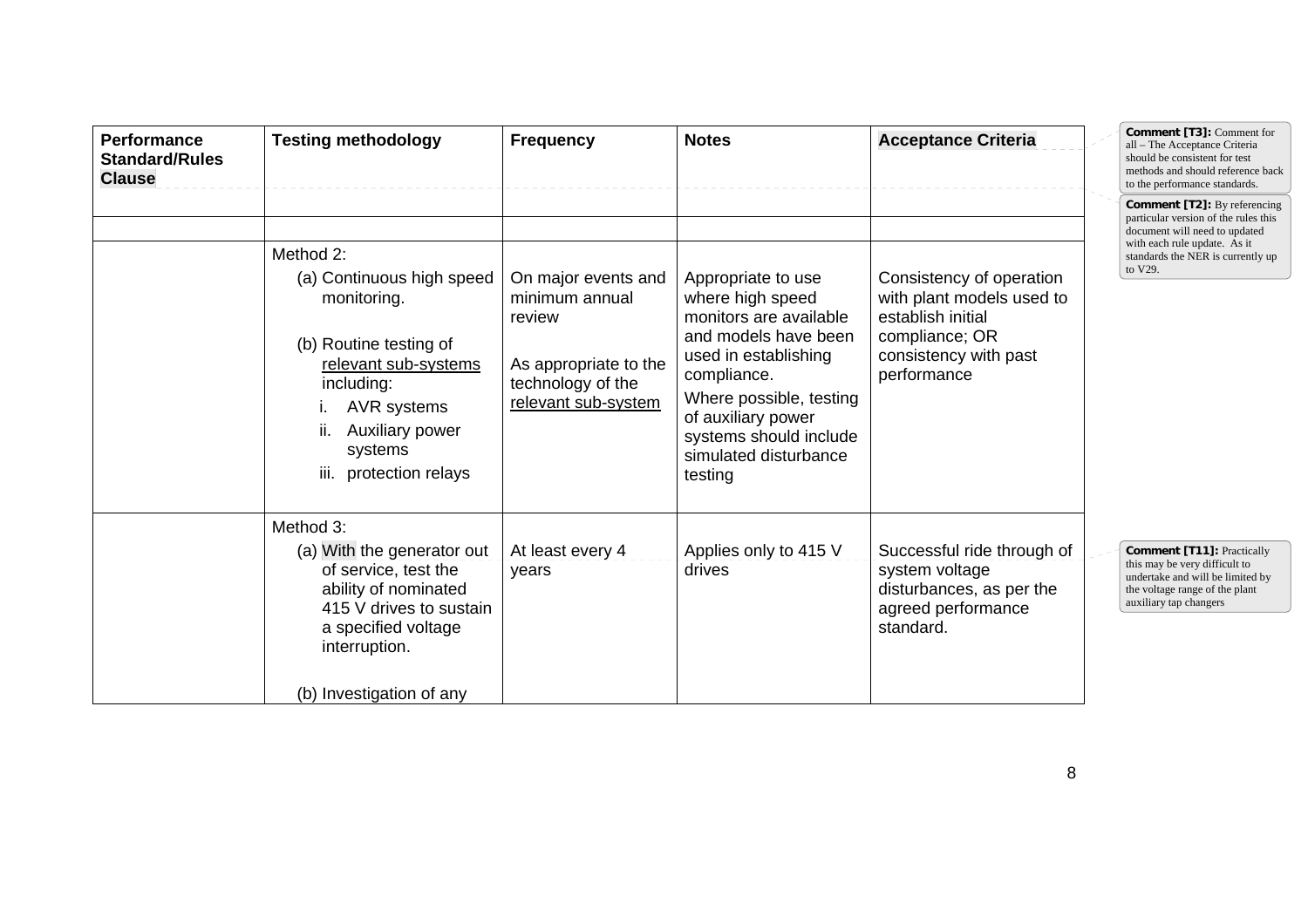| <b>Performance</b><br><b>Standard/Rules</b><br><b>Clause</b>                                                                                                  | <b>Testing methodology</b>                                                                                                                                                                             | <b>Frequency</b>                                                                                                                                   | <b>Notes</b>                                                                                                                                                                                               | <b>Acceptance Criteria</b>                                                                                                                                                                       | Comment [T3]: Comment for<br>all - The Acceptance Criteria<br>should be consistent for test<br>methods and should reference back<br>to the performance standards.                            |
|---------------------------------------------------------------------------------------------------------------------------------------------------------------|--------------------------------------------------------------------------------------------------------------------------------------------------------------------------------------------------------|----------------------------------------------------------------------------------------------------------------------------------------------------|------------------------------------------------------------------------------------------------------------------------------------------------------------------------------------------------------------|--------------------------------------------------------------------------------------------------------------------------------------------------------------------------------------------------|----------------------------------------------------------------------------------------------------------------------------------------------------------------------------------------------|
|                                                                                                                                                               | occurrence of a unit<br>trip which may have<br>been associated with a<br>system voltage<br>disturbance.                                                                                                | Analysis of all events                                                                                                                             |                                                                                                                                                                                                            |                                                                                                                                                                                                  | <b>Comment [T2]:</b> By referencing<br>particular version of the rules this<br>document will need to updated<br>with each rule update. As it<br>standards the NER is currently up<br>to V29. |
| <b>Generating Unit</b><br>response to<br>disturbances<br>following<br>contingency events<br>(as required under<br>S5.2.5.5 in versions<br>13-26 of the Rules) | Method 1:<br>(a) Direct testing by<br>instigating a network<br>trip.<br>(b) Continuous monitoring<br>using high speed<br>recorders<br>(c) Routine monitoring<br>and testing of relevant<br>sub-systems | Following plant<br>changes<br>On major events and<br>minimum annual<br>review<br>As appropriate to the<br>technology of the<br>relevant sub-system | Preferred method<br>where possible and<br>where risks can be<br>managed<br>Appropriate to use<br>where high speed<br>monitors are available<br>and models have been<br>used in establishing<br>compliance. | Actual results will confirm<br>compliance with standard.<br>Consistency of operation<br>with plant models used to<br>establish initial<br>compliance; OR<br>consistency with past<br>performance |                                                                                                                                                                                              |
|                                                                                                                                                               | Method 2:<br>(a) Investigate unit trips<br>during major system<br>events                                                                                                                               | On every event                                                                                                                                     |                                                                                                                                                                                                            |                                                                                                                                                                                                  |                                                                                                                                                                                              |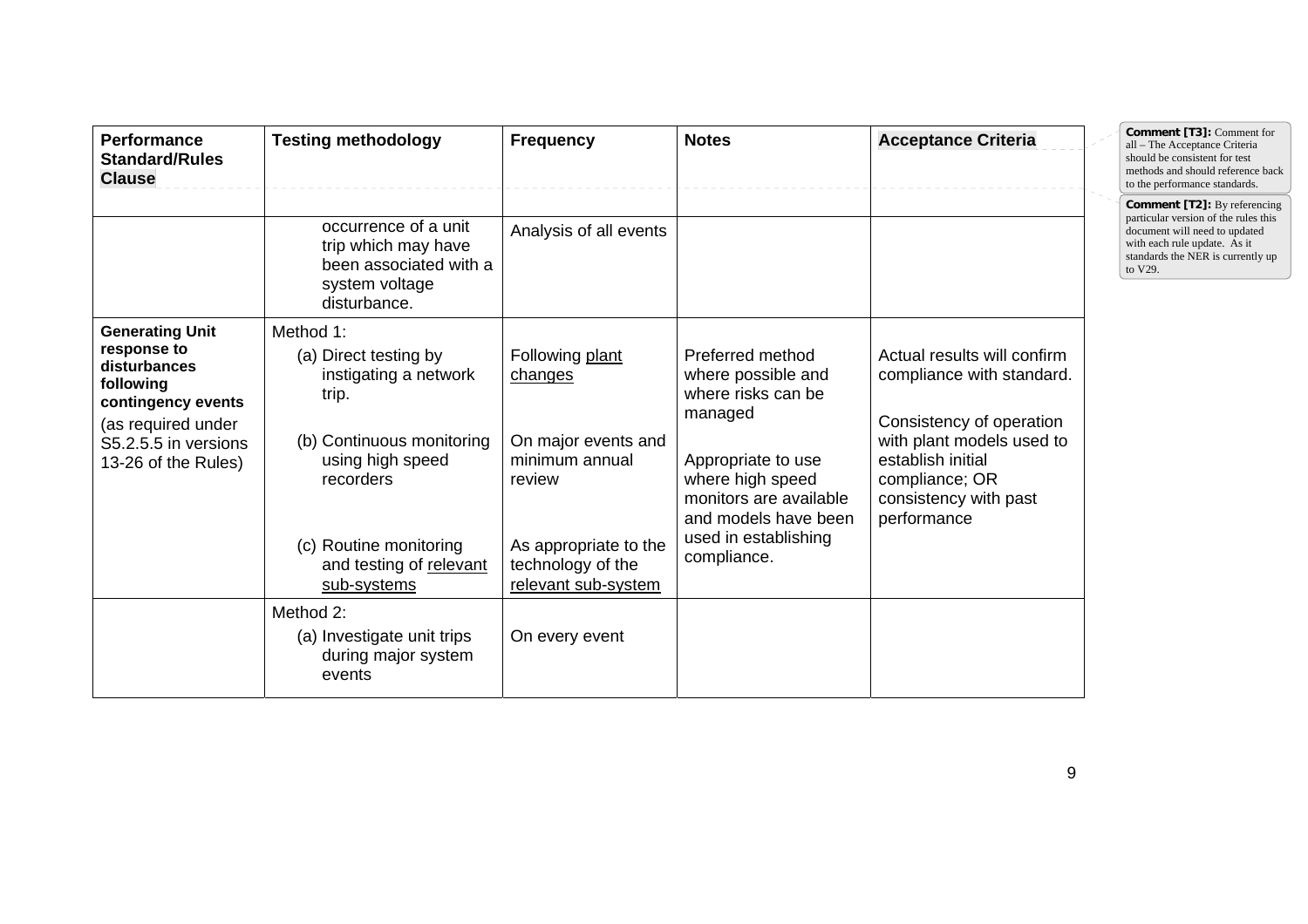| <b>Performance</b><br><b>Standard/Rules</b><br><b>Clause</b>                                                                                                                                | <b>Testing methodology</b>                                                                                                                                              | <b>Frequency</b>                                                   | <b>Notes</b>                                                                                                                    | <b>Acceptance Criteria</b>                                                                                                           |  | Comment [T3]: Comment for<br>all - The Acceptance Criteria<br>should be consistent for test<br>methods and should reference back<br>to the performance standards.                            |
|---------------------------------------------------------------------------------------------------------------------------------------------------------------------------------------------|-------------------------------------------------------------------------------------------------------------------------------------------------------------------------|--------------------------------------------------------------------|---------------------------------------------------------------------------------------------------------------------------------|--------------------------------------------------------------------------------------------------------------------------------------|--|----------------------------------------------------------------------------------------------------------------------------------------------------------------------------------------------|
|                                                                                                                                                                                             | (b) Routine monitoring<br>and testing of relevant<br>sub-systems including<br>suitable testing to<br>confirm circuit breaker<br>operating times                         | As appropriate to the<br>technology of the<br>relevant sub-system  |                                                                                                                                 | Achieve performances<br>standards                                                                                                    |  | <b>Comment [T2]:</b> By referencing<br>particular version of the rules this<br>document will need to updated<br>with each rule update. As it<br>standards the NER is currently up<br>to V29. |
| <b>Quality of Electricity</b><br><b>Generated and</b><br><b>Continuous</b><br><b>Uninterrupted</b><br><b>Operation</b><br>(as required under<br>S5.2.5.6 in versions<br>13-26 of the Rules) | Method 1:<br>(a) Investigating unit trips<br>to ensure the cause of<br>the trip is not voltage<br>unbalanced conditions<br>(b) Routine monitoring<br>and testing of any | Following each event<br>As appropriate to the<br>technology of the |                                                                                                                                 |                                                                                                                                      |  |                                                                                                                                                                                              |
|                                                                                                                                                                                             | relevant sub-systems                                                                                                                                                    | relevant sub-system                                                |                                                                                                                                 |                                                                                                                                      |  |                                                                                                                                                                                              |
|                                                                                                                                                                                             | Method 2:<br>Monitoring in-service<br>performance using high<br>speed data recorders                                                                                    | Review performance<br>at least annually                            | Appropriate to use<br>where high speed<br>monitors are available<br>and models have been<br>used in establishing<br>compliance. | Consistency of operation<br>with plant models used to<br>establish initial<br>compliance; OR<br>consistency with past<br>performance |  |                                                                                                                                                                                              |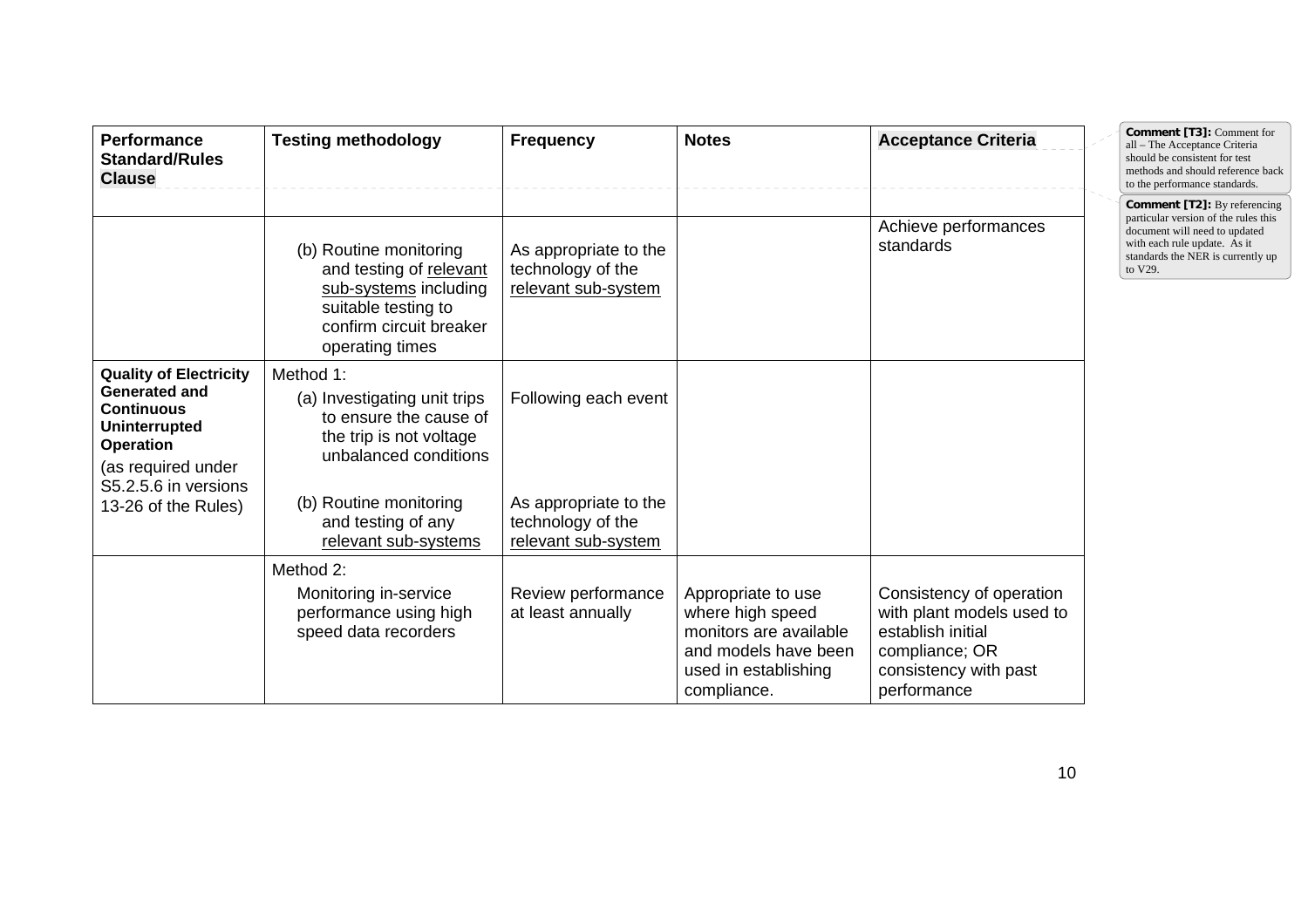| <b>Performance</b><br><b>Standard/Rules</b><br><b>Clause</b>                                                                                                      | <b>Testing methodology</b>                                                                                                                                                                                                                                                                                                 | <b>Frequency</b>                                                                                       | <b>Notes</b>                                                  | <b>Acceptance Criteria</b>                                                                                                                                                                                          | Comment [T3]: Comment for<br>all - The Acceptance Criteria<br>should be consistent for test<br>methods and should reference back<br>to the performance standards.<br><b>Comment [T2]:</b> By referencing |
|-------------------------------------------------------------------------------------------------------------------------------------------------------------------|----------------------------------------------------------------------------------------------------------------------------------------------------------------------------------------------------------------------------------------------------------------------------------------------------------------------------|--------------------------------------------------------------------------------------------------------|---------------------------------------------------------------|---------------------------------------------------------------------------------------------------------------------------------------------------------------------------------------------------------------------|----------------------------------------------------------------------------------------------------------------------------------------------------------------------------------------------------------|
| <b>Partial Load</b><br><b>Rejection</b><br>(as required under<br>S5.2.5.4 in versions<br>1-12 of the Rules,<br>and S5.2.5.7 in<br>versions 13-26 of<br>the Rules) | Method 1:<br>(a) Measure response of<br>the generator to<br>system over-frequency<br>and analyse the unit<br>performance<br>(b) Investigation of unit                                                                                                                                                                      | On every event                                                                                         | Directly measurable                                           | Achieve performance<br>standards                                                                                                                                                                                    | particular version of the rules this<br>document will need to updated<br>with each rule update. As it<br>standards the NER is currently up<br>to V29.                                                    |
|                                                                                                                                                                   | trips<br>Method 2:<br>(a) Routine testing of<br>relevant sub-systems<br><u>including:</u><br>Analytical<br>simulation of<br>generator, auxiliary<br>systems and critical<br>protections<br>ii.<br>Secondary injection<br>testing of critical<br>protection systems<br>(b) Assess any unit trip for<br>relationship to load | <b>Following plant</b><br>changes<br>As appropriate to the<br>technology of the<br>relevant sub-system | Type Test permissible<br>where multiple units are<br>involved | Simulation demonstrates<br>ride through of load<br>rejection event specified in<br><b>Performance Standard</b><br>Operation over the<br>conditions specified and<br>agreed in the Generator<br>Performance Standard |                                                                                                                                                                                                          |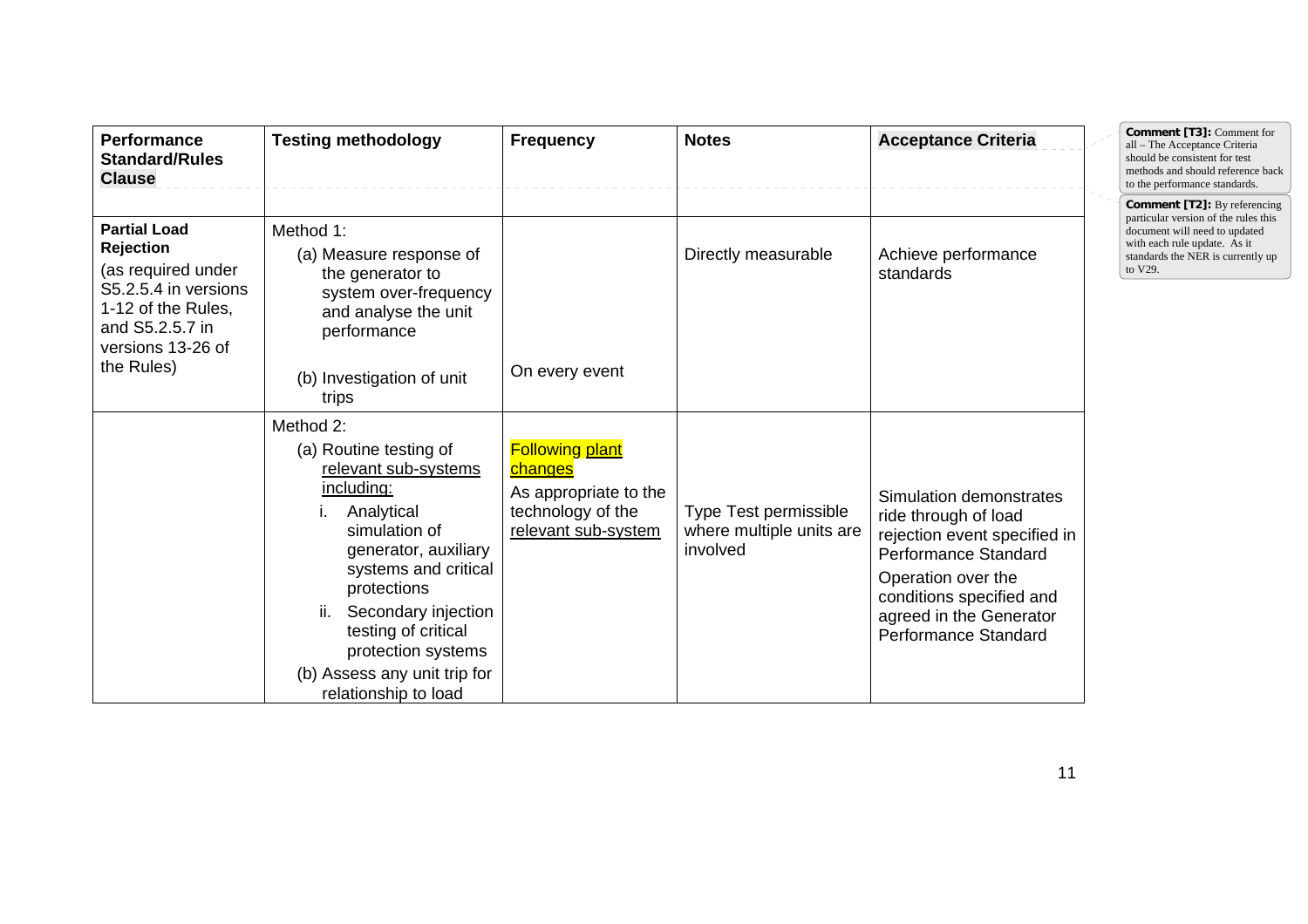| <b>Performance</b><br><b>Standard/Rules</b><br><b>Clause</b>                                                                             | <b>Testing methodology</b>                                                                                                                                                                     | <b>Frequency</b>                                                                    | <b>Notes</b>                                                                                                                    | <b>Acceptance Criteria</b>                                                                                                                                                                     | Comment [T3]: Comment for<br>all - The Acceptance Criteria<br>should be consistent for test<br>methods and should reference back<br>to the performance standards. |
|------------------------------------------------------------------------------------------------------------------------------------------|------------------------------------------------------------------------------------------------------------------------------------------------------------------------------------------------|-------------------------------------------------------------------------------------|---------------------------------------------------------------------------------------------------------------------------------|------------------------------------------------------------------------------------------------------------------------------------------------------------------------------------------------|-------------------------------------------------------------------------------------------------------------------------------------------------------------------|
|                                                                                                                                          | rejection event                                                                                                                                                                                | On every event                                                                      |                                                                                                                                 |                                                                                                                                                                                                | <b>Comment [T2]:</b> By referencing<br>particular version of the rules this<br>document will need to updated                                                      |
|                                                                                                                                          | Method 3:<br>(a) Response to partial<br>load rejection to be<br>assessed by in service<br>performance<br>(b) Test for correct<br>operation of turbine<br>overspeed trips                       | At least every 4<br>years                                                           | Overspeed protection<br>checked off-line after<br>major overhauls                                                               | That plant remained in<br>service when required to<br>do so.<br>That turbine trip operates<br>to within acceptable<br>tolerance of nominal trip<br>setting for overspeed<br>protection.        | with each rule update. As it<br>standards the NER is currently up<br>to V29.                                                                                      |
| <b>Protection from</b><br><b>Power System</b><br><b>Disturbances</b><br>(as required under<br>S5.2.5.8 in versions<br>1-26 of the Rules) | Method 1:<br>(a) Continuous monitoring<br>using high speed<br>recorders<br>(b) Routine testing of<br>relevant sub-systems<br>including applicable<br>protection relays<br>(c) Investigate unit | As appropriate to the<br>technology of the<br>relevant sub-system<br>On every event | Appropriate to use<br>where high speed<br>monitors are available<br>and models have been<br>used in establishing<br>compliance. | Consistency of operation<br>with plant models used to<br>establish initial<br>compliance; OR<br>consistency with past<br>performance<br>Relays are set correctly<br>and any faults repaired at |                                                                                                                                                                   |

12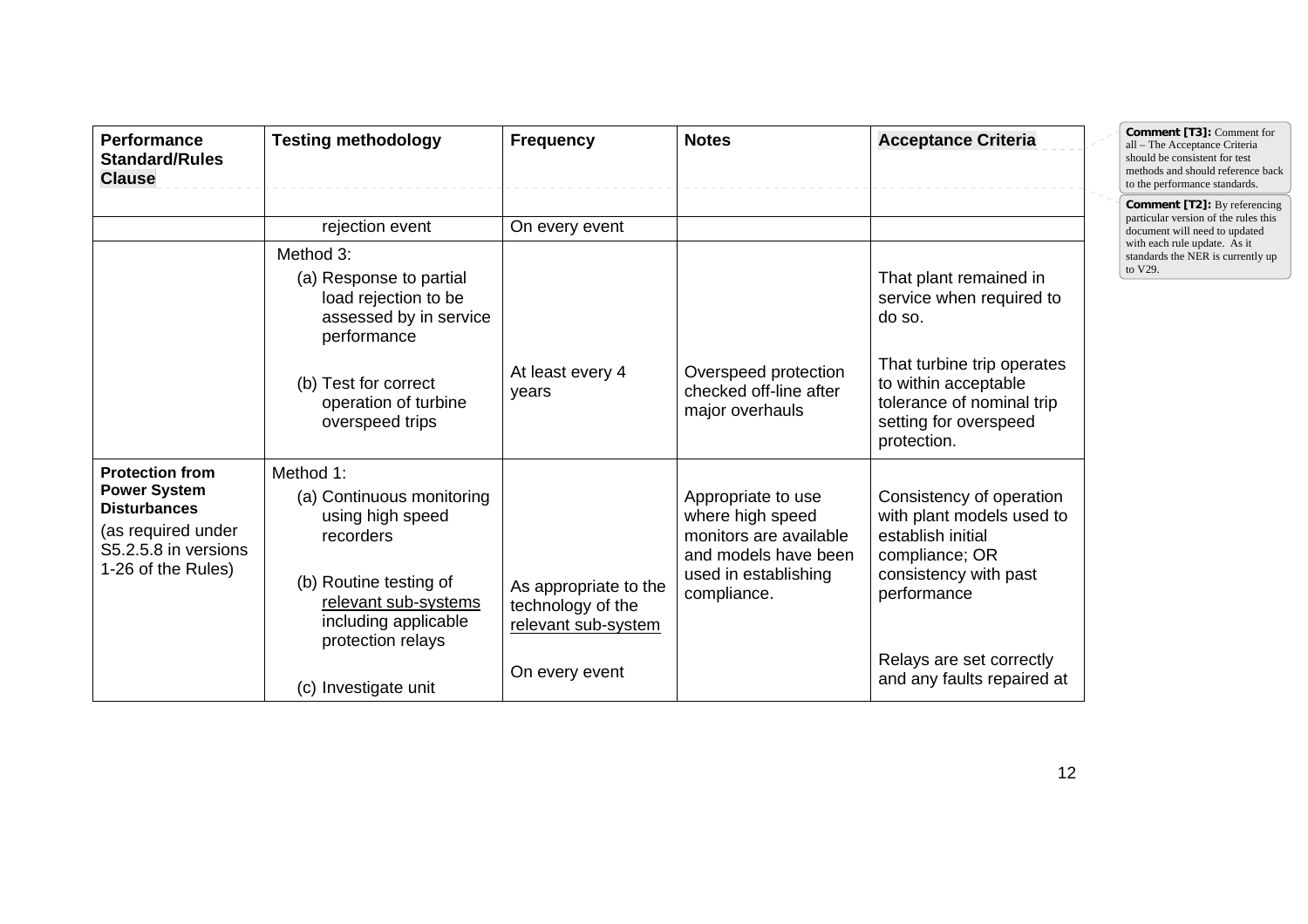| <b>Performance</b><br><b>Standard/Rules</b><br><b>Clause</b> | <b>Testing methodology</b>                                                                                                                                                                                                                                                                                                                    | <b>Frequency</b>                                                                    | <b>Notes</b>                 | <b>Acceptance Criteria</b>                                                                                                       | Comment [T3]: Comment for<br>all - The Acceptance Criteria<br>should be consistent for test<br>methods and should reference back<br>to the performance standards.                            |
|--------------------------------------------------------------|-----------------------------------------------------------------------------------------------------------------------------------------------------------------------------------------------------------------------------------------------------------------------------------------------------------------------------------------------|-------------------------------------------------------------------------------------|------------------------------|----------------------------------------------------------------------------------------------------------------------------------|----------------------------------------------------------------------------------------------------------------------------------------------------------------------------------------------|
|                                                              | electrical protection<br>trips<br>Method 2:<br>(a) Routine testing of<br>relevant sub-systems<br>including:<br>Injection of<br>simulated signals<br>(secondary<br>injection) to<br>demonstrate<br>correct operation of<br>the protection<br>ii.<br>Repair or<br>recalibrate<br>protection relays as<br>required<br>(b) Investigate unit trips | As appropriate to the<br>technology of the<br>relevant sub-system<br>On every event |                              | time of testing.<br>Plant performance<br>complies with the<br>clearance times in the<br><b>Generator Performance</b><br>Standard | <b>Comment [T2]:</b> By referencing<br>particular version of the rules this<br>document will need to updated<br>with each rule update. As it<br>standards the NER is currently up<br>to V29. |
|                                                              | Method 3:<br>(a) Performance is                                                                                                                                                                                                                                                                                                               | At each major                                                                       | Applicable for wind<br>farms | Performance is confirmed                                                                                                         |                                                                                                                                                                                              |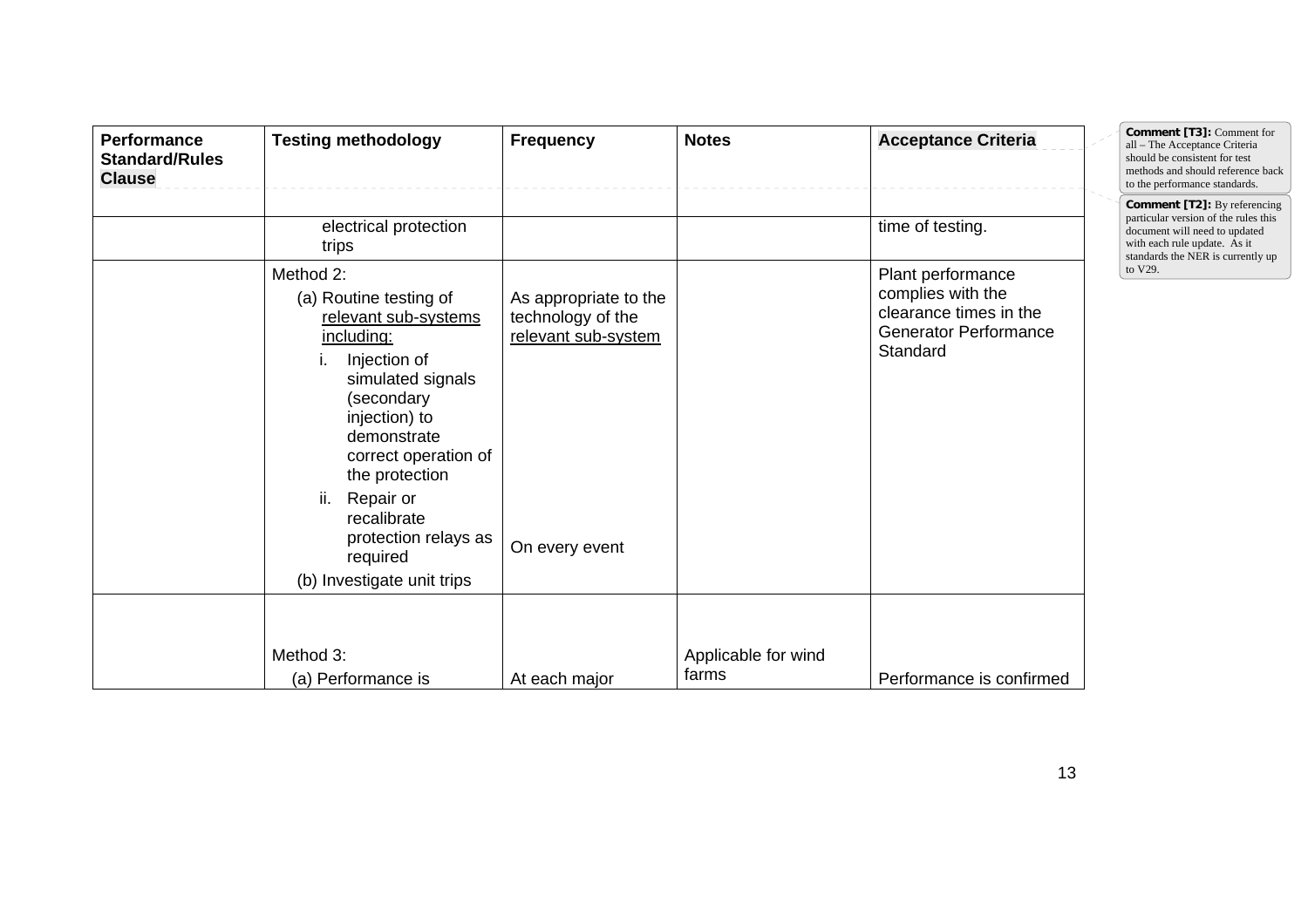| <b>Performance</b><br><b>Standard/Rules</b><br><b>Clause</b>                                                                         | <b>Testing methodology</b>                                                                                                                                                                                                                                                 | <b>Frequency</b>                                                                                                                                                                                                                                                                           | <b>Notes</b>                                                                                                                                                                                                                   | <b>Acceptance Criteria</b>                                                                                                                                                                                                                                                                                                                                                  | <b>Comment [T3]: Comment for</b><br>all - The Acceptance Criteria<br>should be consistent for test<br>methods and should reference back<br>to the performance standards.              |
|--------------------------------------------------------------------------------------------------------------------------------------|----------------------------------------------------------------------------------------------------------------------------------------------------------------------------------------------------------------------------------------------------------------------------|--------------------------------------------------------------------------------------------------------------------------------------------------------------------------------------------------------------------------------------------------------------------------------------------|--------------------------------------------------------------------------------------------------------------------------------------------------------------------------------------------------------------------------------|-----------------------------------------------------------------------------------------------------------------------------------------------------------------------------------------------------------------------------------------------------------------------------------------------------------------------------------------------------------------------------|---------------------------------------------------------------------------------------------------------------------------------------------------------------------------------------|
|                                                                                                                                      | monitored, in-service,<br>where data is available<br>(b) Routine testing of<br>relevant sub-systems<br>including protection<br>system relays, between<br>the generating unit<br>terminals but within the<br>generating system shall<br>be tested by secondary<br>injection | overhaul; and/or at<br>least every 5 years<br>by routine functional<br>testing of unit<br>electrical protection<br>systems and<br>verification of<br>database registered<br>protection settings to<br>occur annually.<br>As appropriate to the<br>technology of the<br>relevant sub-system | Changes to turbine<br>control parameters will<br>be controlled such that<br>the performance of the<br>generating system and<br>generating units is not<br>compromised in relation<br>to the generator<br>performance standard. | by the generating system<br>remaining synchronised<br>during power system<br>disturbance conditions<br>where required under a<br>provision of the Rules<br>Performance will be<br>assessed against the<br>performance standard<br>requirements following a<br>unit trip as a result of a<br>relevant system event in<br>which the unit should have<br>remained synchronised | Comment [T2]: By referencing<br>particular version of the rules this<br>document will need to updated<br>with each rule update. As it<br>standards the NER is currently up<br>to V29. |
| <b>Protection systems</b><br>that Impacts on<br><b>Power System</b><br><b>Security</b><br>(as required under<br>S5.2.5.9 in versions | Method 1:<br>(a) Routine testing of<br>protection systems<br>including:<br>CB opening times;<br>Protection relay<br>н.                                                                                                                                                     | As appropriate to the<br>technology of the<br>protection system                                                                                                                                                                                                                            | <b>Directly Measurable</b>                                                                                                                                                                                                     | Achieve performance<br>standard                                                                                                                                                                                                                                                                                                                                             |                                                                                                                                                                                       |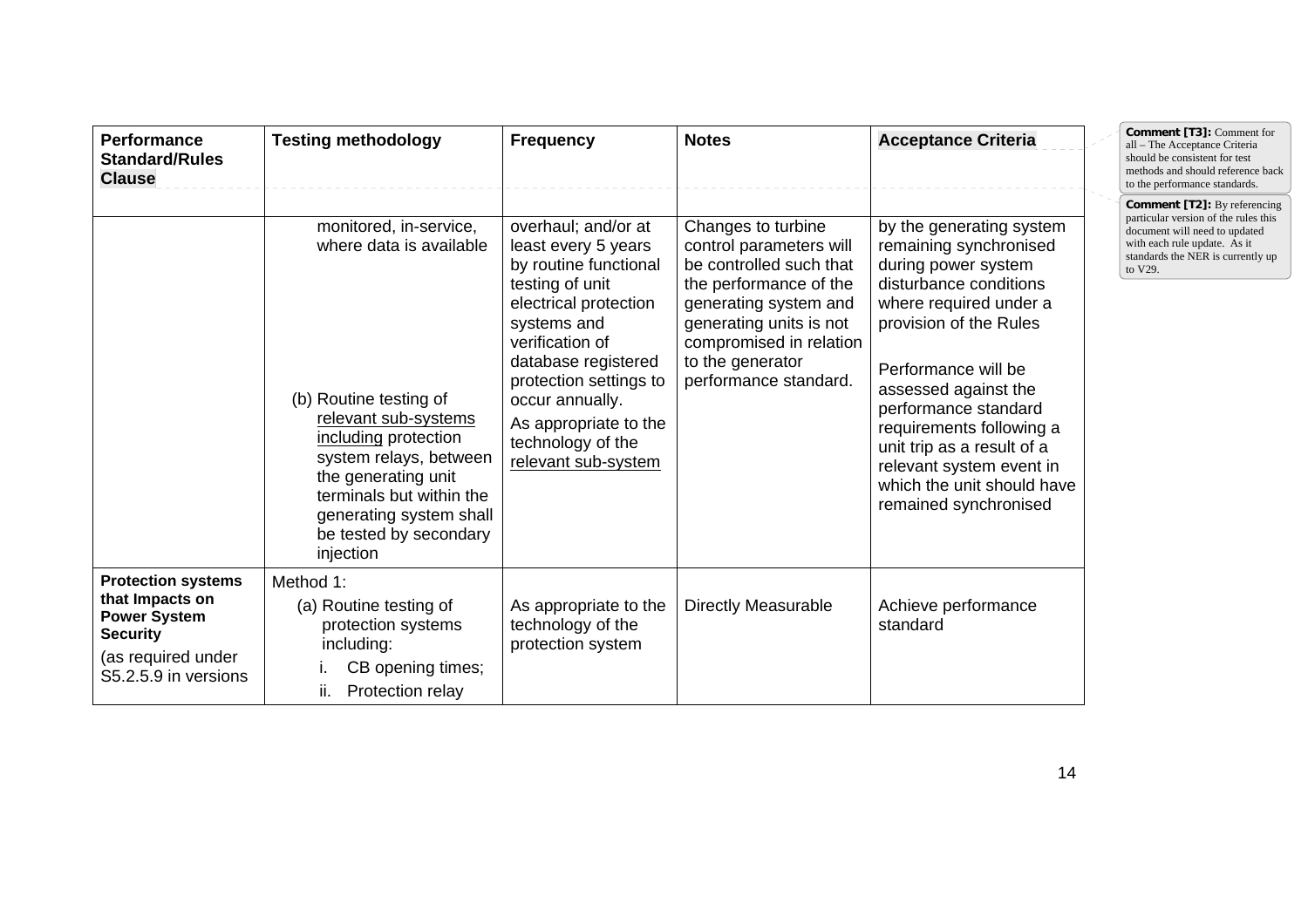| Performance<br><b>Standard/Rules</b><br><b>Clause</b> | <b>Testing methodology</b>                                                                                                                                                                                                                                                                               | <b>Frequency</b>                                                                    | <b>Notes</b> | <b>Acceptance Criteria</b>                                                                                                                                                                                         | Comment [T3]: Comment for<br>all - The Acceptance Criteria<br>should be consistent for test<br>methods and should reference back<br>to the performance standards.                            |
|-------------------------------------------------------|----------------------------------------------------------------------------------------------------------------------------------------------------------------------------------------------------------------------------------------------------------------------------------------------------------|-------------------------------------------------------------------------------------|--------------|--------------------------------------------------------------------------------------------------------------------------------------------------------------------------------------------------------------------|----------------------------------------------------------------------------------------------------------------------------------------------------------------------------------------------|
| 1-26 of the Rules)                                    | injection testing.<br>(b) Confirmation from fault<br>recorder records of<br>actual performance                                                                                                                                                                                                           | Every trip event                                                                    |              |                                                                                                                                                                                                                    | <b>Comment [T2]:</b> By referencing<br>particular version of the rules this<br>document will need to updated<br>with each rule update. As it<br>standards the NER is currently up<br>to V29. |
|                                                       | Method 2:<br>(a) Routine testing of<br>relevant sub-systems<br>including:<br>protection system<br>testing by<br>secondary injection<br>redundancy of<br>ii.<br>primary protection<br>systems<br>timing of trip signal<br>iii.<br>issued by the<br>breaker fail<br>protection system<br>(b) Assessment of | As appropriate to the<br>technology of the<br>relevant sub-system<br>On every event |              | That all protection relays<br>operate satisfactorily and<br>to within design tolerance<br>of setting value.<br>That protection system is<br>operated in accordance<br>with design and the<br>Performance Standard. |                                                                                                                                                                                              |
|                                                       | protection system<br>performance in the<br>event of protection                                                                                                                                                                                                                                           |                                                                                     |              |                                                                                                                                                                                                                    |                                                                                                                                                                                              |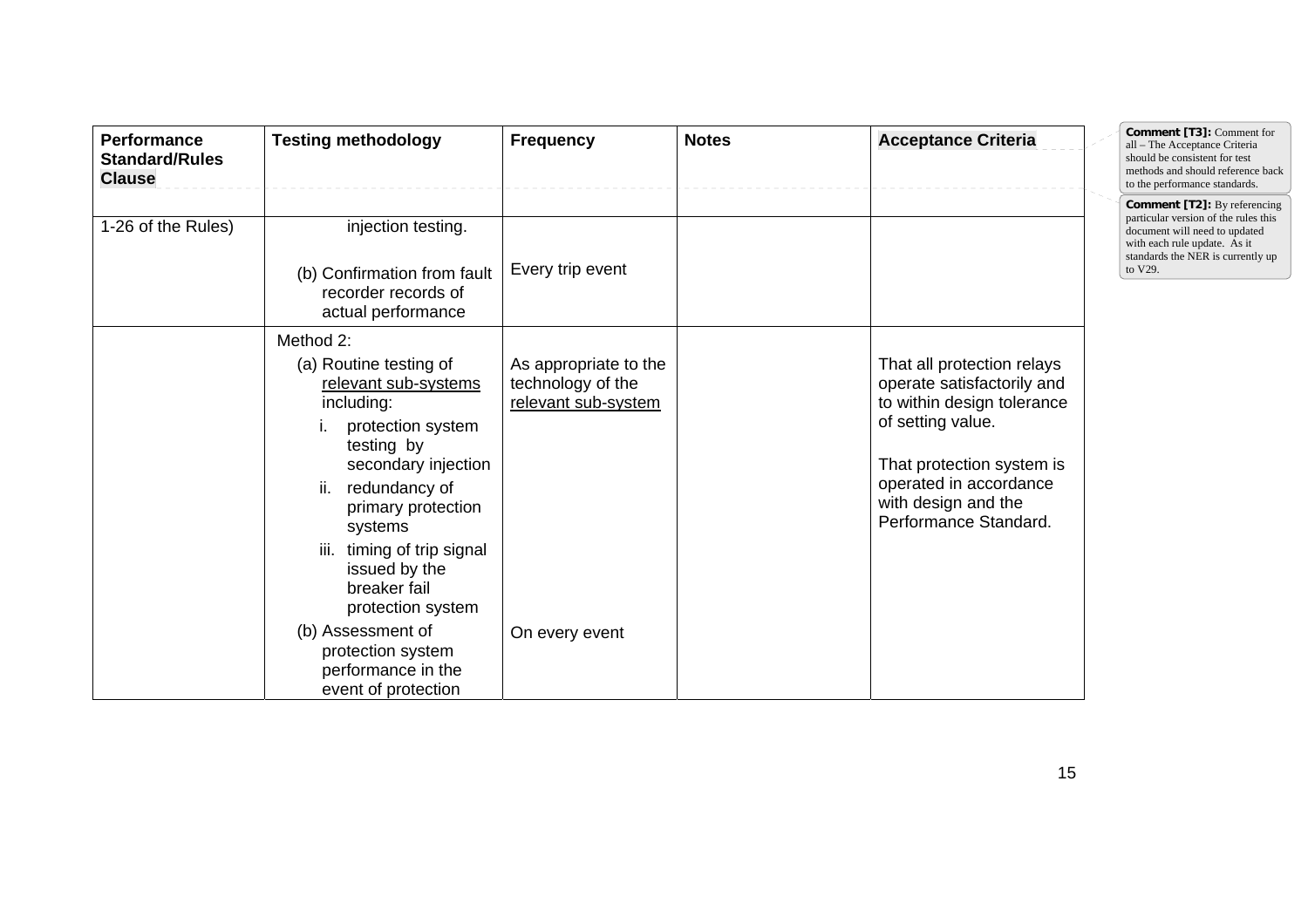| <b>Performance</b><br><b>Standard/Rules</b><br><b>Clause</b> | <b>Testing methodology</b>                                                                                                                                                                                                             | <b>Frequency</b>                                                                                                                                                                                                    | <b>Notes</b>                                                                                                                                                                                                                    | <b>Acceptance Criteria</b>                                                                                                                                                                                                                                         | Comment [T3]: Comment for<br>all - The Acceptance Criteria<br>should be consistent for test<br>methods and should reference back<br>to the performance standards.                            |
|--------------------------------------------------------------|----------------------------------------------------------------------------------------------------------------------------------------------------------------------------------------------------------------------------------------|---------------------------------------------------------------------------------------------------------------------------------------------------------------------------------------------------------------------|---------------------------------------------------------------------------------------------------------------------------------------------------------------------------------------------------------------------------------|--------------------------------------------------------------------------------------------------------------------------------------------------------------------------------------------------------------------------------------------------------------------|----------------------------------------------------------------------------------------------------------------------------------------------------------------------------------------------|
|                                                              | system operation.<br>Method 3:<br>(a) Performance is<br>monitored, in-service,<br>where data is available.<br>If appropriate data is<br>not currently available,<br>additional on-line data<br>logging facilities to be<br>considered. | At each major<br>overhaul; and/or at<br>least every 5 years<br>by routine functional<br>testing of unit<br>electrical protection<br>systems and<br>verification of<br>database registered<br>protection settings to | Applicable to Wind<br>Farms<br>Changes to turbine<br>control parameters will<br>be controlled such that<br>the performance of the<br>generating system and<br>generating units is not<br>compromised in relation<br>to the GPS. | Performance is confirmed<br>by assessing operation of<br>protection systems<br>against the requirements<br>of the standard when a<br>generating unit trips as a<br>result of fault occurring<br>between the generating<br>unit stator and the<br>connection point. | <b>Comment [T2]:</b> By referencing<br>particular version of the rules this<br>document will need to updated<br>with each rule update. As it<br>standards the NER is currently up<br>to V29. |
|                                                              | (b) Relevant testing of any<br>relevant sub-systems<br>including protection<br>system relays shall be<br>tested by secondary<br>injection<br>(c) Verification of database<br>registered protection<br>settings to occur in             | occur annually.<br>As appropriate to the<br>technology of the<br>relevant sub-system;<br>OR C/B Fail<br>protection tests shall<br>be carried out at<br>least every 2 years.                                         |                                                                                                                                                                                                                                 | Performance will be<br>assessed against the<br>performance standard<br>requirements following a<br>unit trip as a result of a<br>relevant system event in<br>which the unit should have<br>remained synchronised.                                                  |                                                                                                                                                                                              |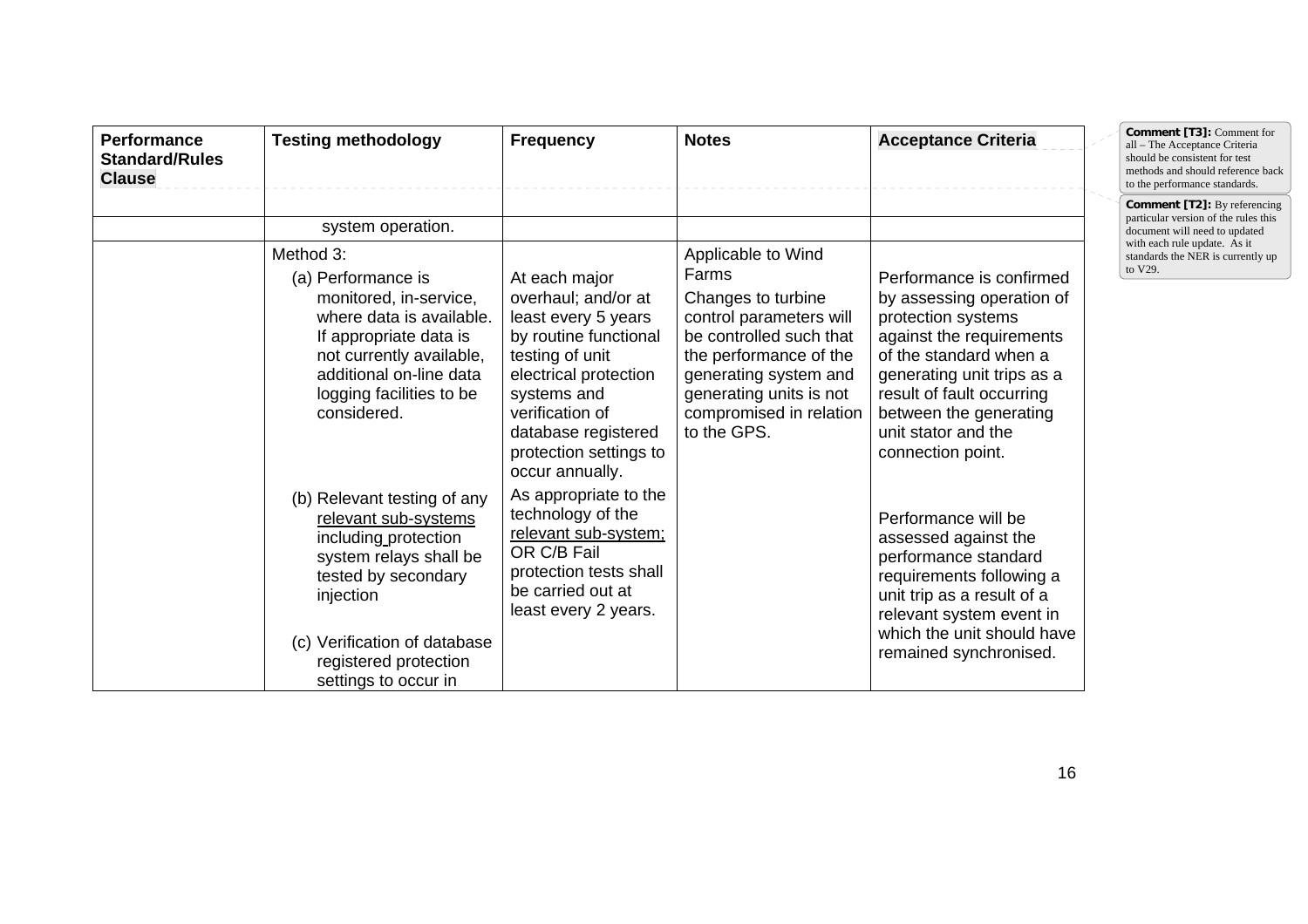| <b>Performance</b><br><b>Standard/Rules</b><br><b>Clause</b>                                                                                                                                                            | <b>Testing methodology</b>                                                                                                                                                                                                                                               | <b>Frequency</b>                                                                    | <b>Notes</b>                                                                                                                    | <b>Acceptance Criteria</b>                                                                                                                                                                                         | <b>Comment [T3]: Comment for</b><br>all - The Acceptance Criteria<br>should be consistent for test<br>methods and should reference back<br>to the performance standards.          |
|-------------------------------------------------------------------------------------------------------------------------------------------------------------------------------------------------------------------------|--------------------------------------------------------------------------------------------------------------------------------------------------------------------------------------------------------------------------------------------------------------------------|-------------------------------------------------------------------------------------|---------------------------------------------------------------------------------------------------------------------------------|--------------------------------------------------------------------------------------------------------------------------------------------------------------------------------------------------------------------|-----------------------------------------------------------------------------------------------------------------------------------------------------------------------------------|
|                                                                                                                                                                                                                         | conjunction with<br>injection testing.                                                                                                                                                                                                                                   |                                                                                     |                                                                                                                                 |                                                                                                                                                                                                                    | <b>Comment [T2]:</b> By referencing<br>particular version of the rules this<br>document will need to updated<br>with each rule update. As it<br>standards the NER is currently up |
| <b>Asynchronous</b><br>operation of<br>synchronous<br>generating units /<br><b>Protection to Trip</b><br><b>Plant for unstable</b><br>operation<br>(as required under<br>S5.2.5.10 in<br>versions 1-26 of the<br>Rules) | Method 1:<br>(a) Routine testing of<br>relevant sub-systems<br>including protection<br>system testing by<br>secondary injection<br>(b) assessment of<br>protection system<br>performance in the event of<br>protection system operation<br>or of asynchronous operation. | As appropriate to the<br>technology of the<br>relevant sub-system<br>On every event |                                                                                                                                 | That all protection relays<br>operate satisfactorily and<br>to within design tolerance<br>of setting value.<br>That protection system is<br>operated in accordance<br>with design and the<br>Performance Standard. | to V29.                                                                                                                                                                           |
| <b>Frequency Control</b><br>(as required under<br>S5.2.5.11 in<br>versions 1-26 of the<br>Rules)                                                                                                                        | Method 1:<br>Monitor in-service<br>performance using high<br>speed frequency data                                                                                                                                                                                        |                                                                                     | Appropriate to use<br>where high speed<br>monitors are available<br>and models have been<br>used in establishing<br>compliance. | Achieve performance<br>standard                                                                                                                                                                                    |                                                                                                                                                                                   |
|                                                                                                                                                                                                                         | Method 2:<br>Assessment of governor<br>system performance<br>during events involving                                                                                                                                                                                     | On every event                                                                      | Assessment takes into<br>account inertial<br>response, overall                                                                  | That governor system<br>response is within the<br>tolerance specified by the                                                                                                                                       |                                                                                                                                                                                   |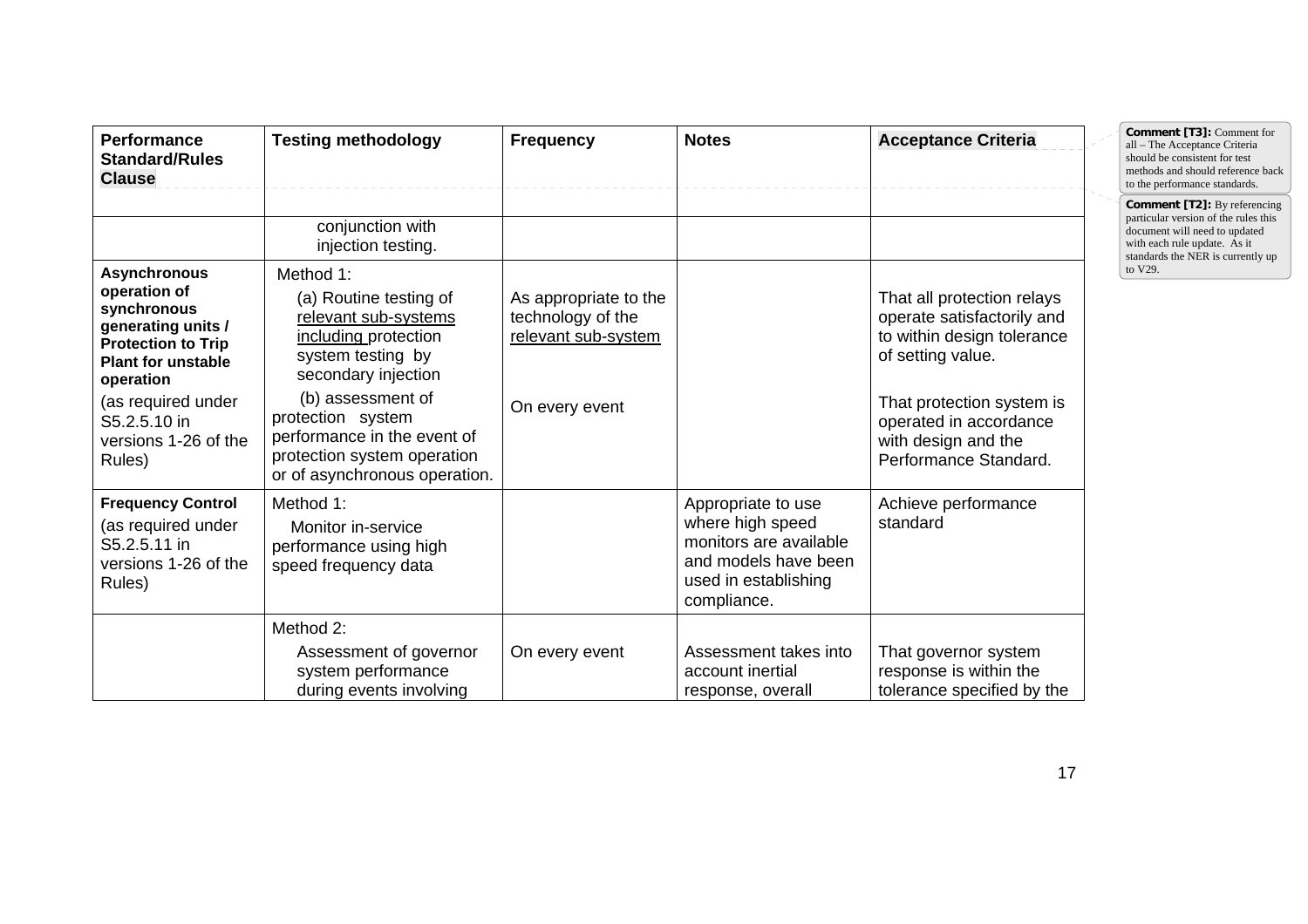| <b>Performance</b><br><b>Standard/Rules</b><br><b>Clause</b> | <b>Testing methodology</b>                                                                                                                                                | <b>Frequency</b>                                                                                                               | <b>Notes</b>                   | <b>Acceptance Criteria</b>                                                         | Comment [T3]: Comment for<br>all - The Acceptance Criteria<br>should be consistent for test<br>methods and should reference back<br>to the performance standards.                            |
|--------------------------------------------------------------|---------------------------------------------------------------------------------------------------------------------------------------------------------------------------|--------------------------------------------------------------------------------------------------------------------------------|--------------------------------|------------------------------------------------------------------------------------|----------------------------------------------------------------------------------------------------------------------------------------------------------------------------------------------|
|                                                              | significant variation to<br>system frequency                                                                                                                              |                                                                                                                                | governor droop setting<br>etc. | Performance Standards.                                                             | <b>Comment [T2]:</b> By referencing<br>particular version of the rules this<br>document will need to updated<br>with each rule update. As it<br>standards the NER is currently up<br>to V29. |
|                                                              | Method 3:<br>(a) Analytical simulation of<br>turbine and governor<br>systems<br>(b) Assess generator<br>response to<br>disturbances using<br>high speed recording<br>data | <b>Following plant</b><br><b>changes</b><br><b>Type Test</b><br>permissible where<br>multiple units are<br>involved<br>Ongoing |                                | Achieve performance<br>standard or confirm<br>modelled performance to<br>actual    |                                                                                                                                                                                              |
|                                                              | Method 4:<br>(a) Step response test of<br>the governor to test<br>damping and droop<br>characteristics<br>(b) Routine Calibration<br><b>Tests</b>                         | At least every 4<br>years<br>At least every 4<br>years                                                                         |                                | Plant performance<br>complies with the<br><b>Generator Performance</b><br>Standard |                                                                                                                                                                                              |
| <b>Stability / Impact on</b>                                 | Method 1:                                                                                                                                                                 |                                                                                                                                |                                |                                                                                    |                                                                                                                                                                                              |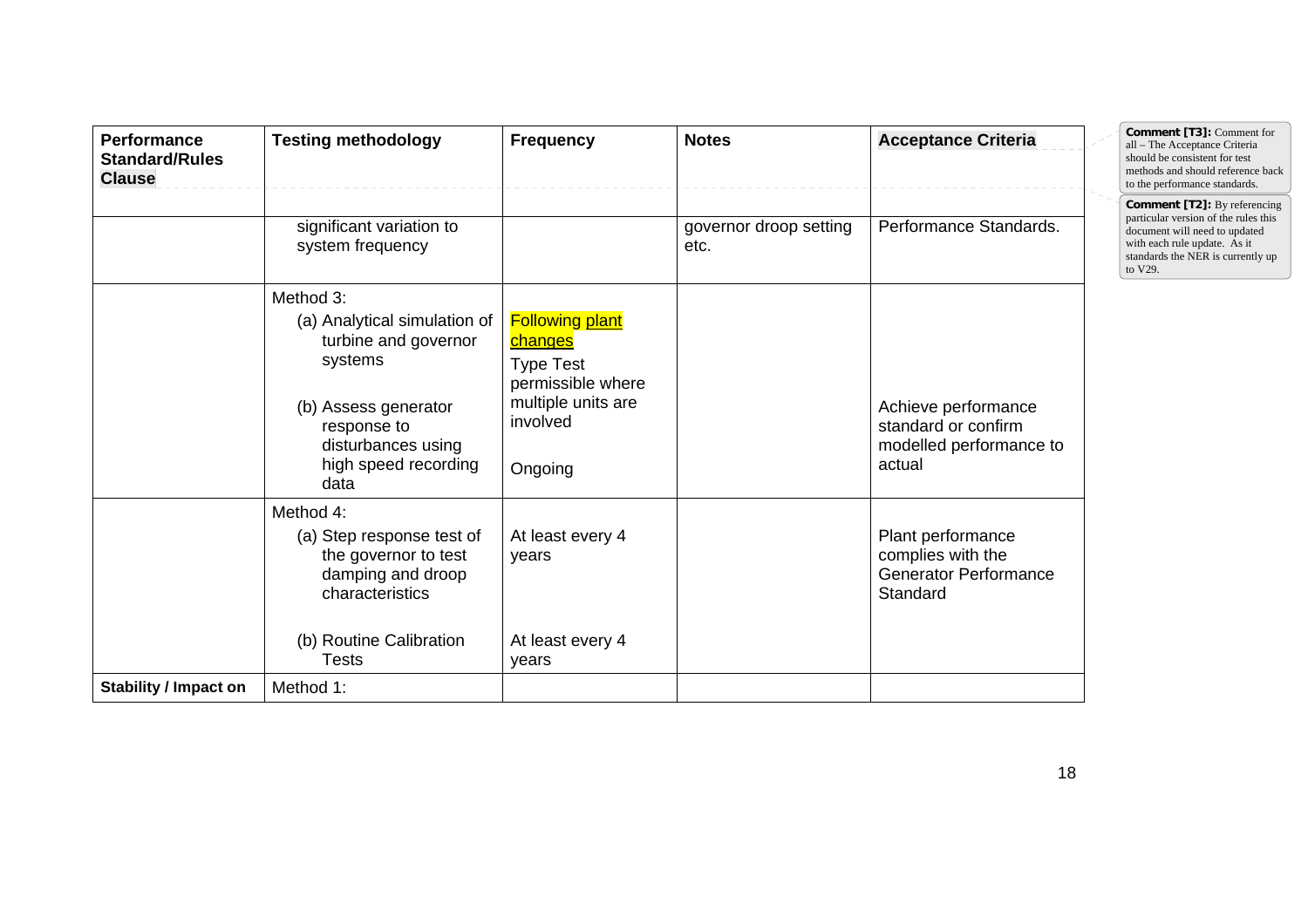| <b>Performance</b><br><b>Standard/Rules</b><br><b>Clause</b>                                                                | <b>Testing methodology</b>                                                                                                                                                                                                                                                            | <b>Frequency</b>                                                                                | <b>Notes</b>                                                                                                                                                 | <b>Acceptance Criteria</b>                                                                                                           | Comment [T3]: Comment for<br>all - The Acceptance Criteria<br>should be consistent for test<br>methods and should reference back<br>to the performance standards.                            |
|-----------------------------------------------------------------------------------------------------------------------------|---------------------------------------------------------------------------------------------------------------------------------------------------------------------------------------------------------------------------------------------------------------------------------------|-------------------------------------------------------------------------------------------------|--------------------------------------------------------------------------------------------------------------------------------------------------------------|--------------------------------------------------------------------------------------------------------------------------------------|----------------------------------------------------------------------------------------------------------------------------------------------------------------------------------------------|
| <b>Network Capability</b><br>(as required under<br>S5.2.5.12 in<br>versions 1-26 of the<br>Rules)                           | (a) Monitor in-service<br>performance for<br>relevant performance<br>characteristics not<br>otherwise tested<br>(b) Routine monitoring<br>and testing of relevant<br>sub-systems including<br>suitable testing to<br>confirm power system<br>stabilizer performance<br>(if relevant). | Following plant<br>changes<br>As appropriate to the<br>technology of the<br>relevant sub-system | Generator can only be<br>held responsible for<br>ensuring the<br>performance of their<br>generating system as it<br>contributes to meeting<br>this standard. | Consistency of operation<br>with plant models used to<br>establish initial<br>compliance; OR<br>consistency with past<br>performance | <b>Comment [T2]:</b> By referencing<br>particular version of the rules this<br>document will need to updated<br>with each rule update. As it<br>standards the NER is currently up<br>to V29. |
| <b>Excitation control</b><br>system / Voltage and<br><b>Reactive Power</b><br>Control<br>(as required under<br>S5.2.5.13 in | Method 1:<br>(a) Monitoring in-service<br>performance<br>(b) Standard AVR testing                                                                                                                                                                                                     | At least every 4                                                                                |                                                                                                                                                              |                                                                                                                                      |                                                                                                                                                                                              |
| versions 1-26 of the<br>Rules)                                                                                              | - Step response                                                                                                                                                                                                                                                                       | vears                                                                                           |                                                                                                                                                              |                                                                                                                                      |                                                                                                                                                                                              |
|                                                                                                                             | Method 2:<br>(a) AER step response<br>tests                                                                                                                                                                                                                                           | At least every 4<br>years                                                                       |                                                                                                                                                              |                                                                                                                                      |                                                                                                                                                                                              |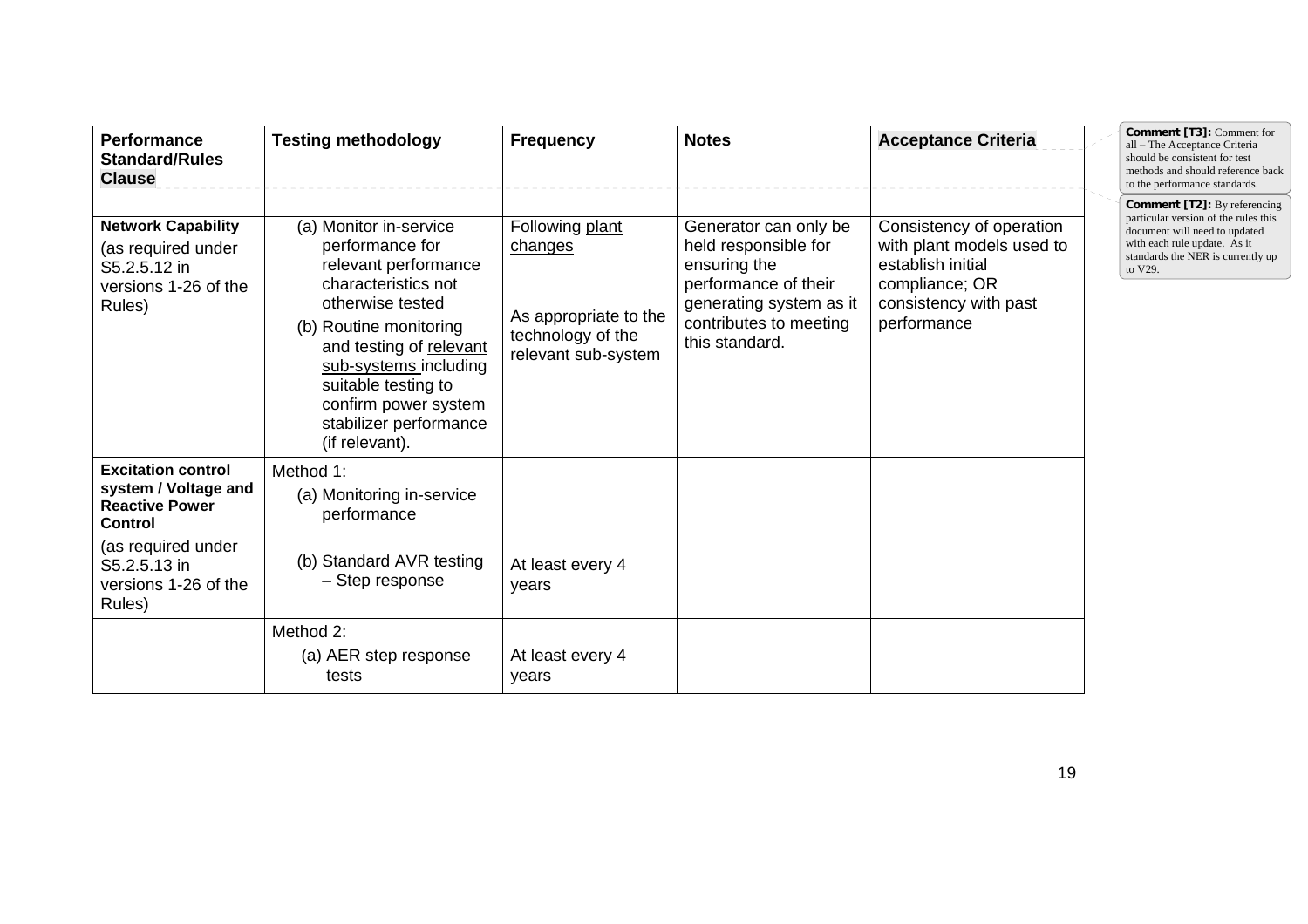| Performance<br><b>Standard/Rules</b><br><b>Clause</b> | <b>Testing methodology</b>                                                                                                                                                                                            | <b>Frequency</b>          | <b>Notes</b> | <b>Acceptance Criteria</b> | Comment [T3]: Comment for<br>all - The Acceptance Criteria<br>should be consistent for test<br>methods and should reference back<br>to the performance standards.                            |
|-------------------------------------------------------|-----------------------------------------------------------------------------------------------------------------------------------------------------------------------------------------------------------------------|---------------------------|--------------|----------------------------|----------------------------------------------------------------------------------------------------------------------------------------------------------------------------------------------|
|                                                       | (b) AER step response<br>test of OEL and UEL<br>operation<br>(c) AER and PSS transfer<br>function<br>measurements over<br>required frequency<br>range                                                                 |                           |              |                            | <b>Comment [T2]:</b> By referencing<br>particular version of the rules this<br>document will need to updated<br>with each rule update. As it<br>standards the NER is currently up<br>to V29. |
|                                                       | Method 3:<br>(a) Transfer function<br>measurements and<br>step response tests<br>with the unit<br>unsynchronised and at<br>full load<br>(b) Assess the stability of<br>limiter operation<br>(c) Monitoring in-service | At least every 4<br>years |              |                            |                                                                                                                                                                                              |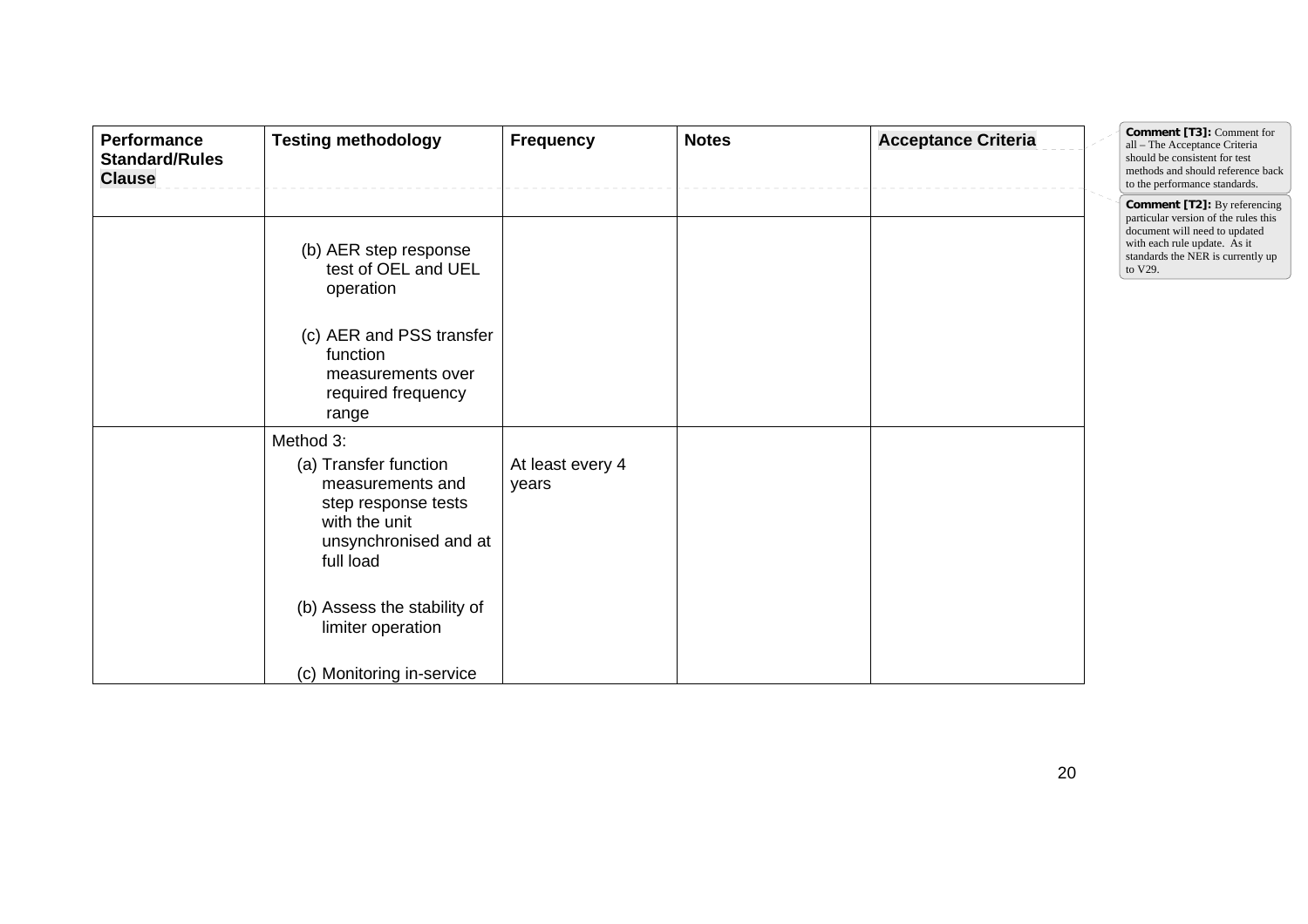| <b>Performance</b><br><b>Standard/Rules</b><br><b>Clause</b>                                 | <b>Testing methodology</b>                                                                                                                                                             | <b>Frequency</b>                                                  | <b>Notes</b>                                                                                                                                                                                                                     | <b>Acceptance Criteria</b>                                                   | Comment [T3]: Comment for<br>all - The Acceptance Criteria<br>should be consistent for test<br>methods and should reference back<br>to the performance standards. |
|----------------------------------------------------------------------------------------------|----------------------------------------------------------------------------------------------------------------------------------------------------------------------------------------|-------------------------------------------------------------------|----------------------------------------------------------------------------------------------------------------------------------------------------------------------------------------------------------------------------------|------------------------------------------------------------------------------|-------------------------------------------------------------------------------------------------------------------------------------------------------------------|
|                                                                                              | performance                                                                                                                                                                            |                                                                   |                                                                                                                                                                                                                                  |                                                                              | <b>Comment [T2]:</b> By referencing<br>particular version of the rules this<br>document will need to updated                                                      |
|                                                                                              | Method 4:<br>Performance of relevant<br>sub-systems will be<br>monitored using the<br>following systems: digital<br>protection relays; other<br>data-logging equipment as<br>required. | As appropriate to the<br>technology of the<br>relevant sub-system | Applicable for Wind<br>Farms<br>Changes to turbine<br>control parameters will<br>be controlled such that<br>the performance of the<br>generating system and<br>generating units is not<br>compromised in relation<br>to the GPS. |                                                                              | with each rule update. As it<br>standards the NER is currently up<br>to V29.                                                                                      |
| <b>Active Power Control</b><br>S5.2.5.14                                                     | One off installation                                                                                                                                                                   | Assess when<br>changes are made                                   |                                                                                                                                                                                                                                  |                                                                              |                                                                                                                                                                   |
| <b>Remote Monitoring</b><br>(as required under<br>S5.2.6.1 in versions<br>1-26 of the Rules) | Method 1:<br>(a) Calibration of<br><b>Transducers</b><br>(b) Verification of the<br>accuracy of<br>transmitted data                                                                    | Following plant<br>change and at least<br>every 5 years           |                                                                                                                                                                                                                                  | Confirmation at each end<br>of the communications<br>system by both parties. |                                                                                                                                                                   |
|                                                                                              | Method 2:                                                                                                                                                                              |                                                                   | Applicable for Wind                                                                                                                                                                                                              |                                                                              |                                                                                                                                                                   |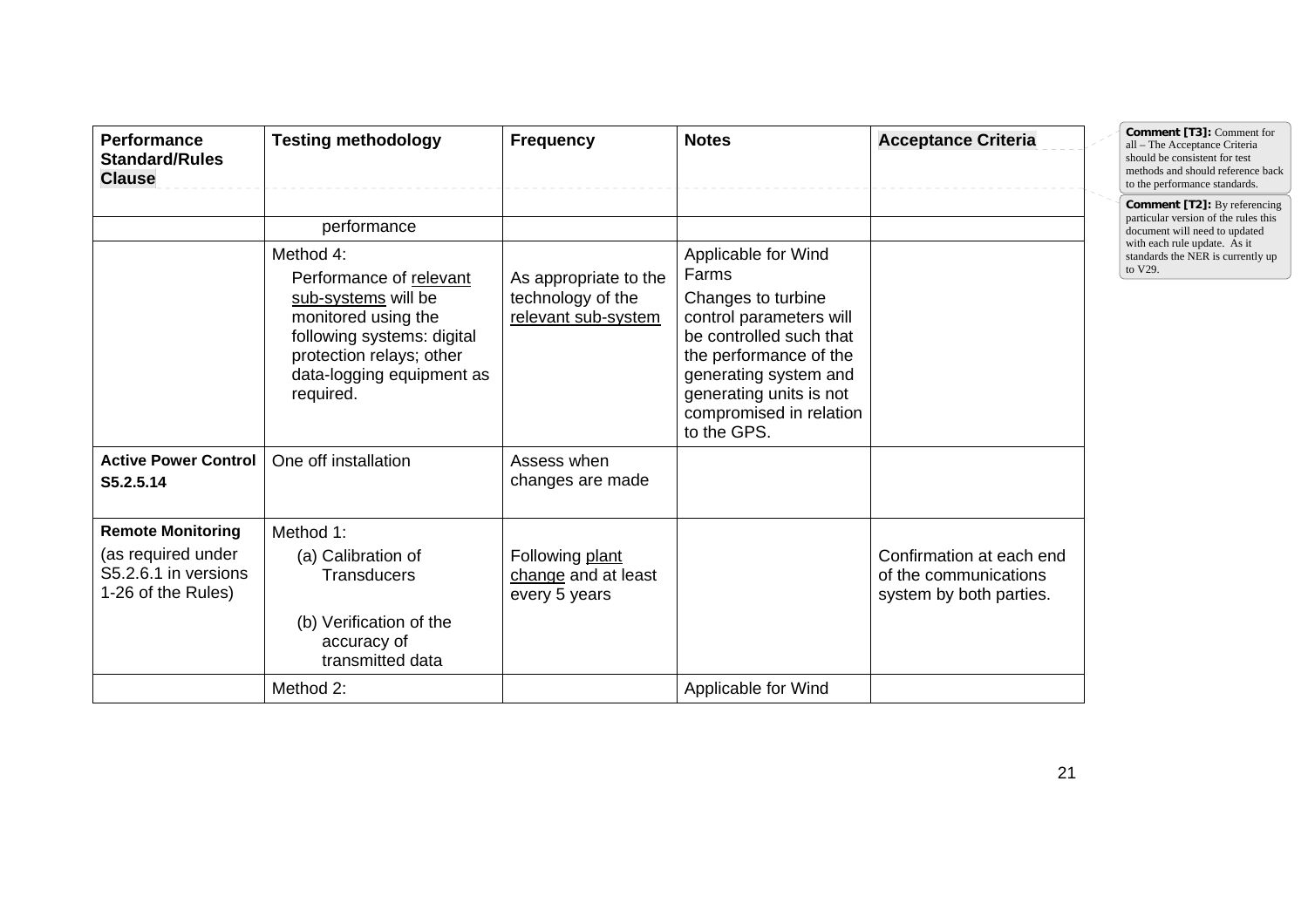| <b>Performance</b><br><b>Standard/Rules</b><br><b>Clause</b>                                                                                                        | <b>Testing methodology</b>                                                                                                              | <b>Frequency</b>                                          | <b>Notes</b>                                                                                                          | <b>Acceptance Criteria</b>                               | Comment [T3]: Comment for<br>all - The Acceptance Criteria<br>should be consistent for test<br>methods and should reference back<br>to the performance standards.                            |
|---------------------------------------------------------------------------------------------------------------------------------------------------------------------|-----------------------------------------------------------------------------------------------------------------------------------------|-----------------------------------------------------------|-----------------------------------------------------------------------------------------------------------------------|----------------------------------------------------------|----------------------------------------------------------------------------------------------------------------------------------------------------------------------------------------------|
|                                                                                                                                                                     | (a) SCADA monitored<br>values and farm panel<br>metering will be<br>routinely checked                                                   | At least every 5<br>years                                 | Farms                                                                                                                 |                                                          | <b>Comment [T2]:</b> By referencing<br>particular version of the rules this<br>document will need to updated<br>with each rule update. As it<br>standards the NER is currently up<br>to V29. |
|                                                                                                                                                                     | (b) The calibration of<br>transducers and Wind<br>Farm panel metering<br>will be checked.                                               | At each major<br>outage or at least<br>once every 5 years |                                                                                                                       |                                                          |                                                                                                                                                                                              |
| <b>Communications</b><br><b>Equipment</b><br>(as required under<br>S5.2.6.3 in versions<br>1-12 of the Rules,<br>and S5.2.6.2 in<br>versions 13-26 of<br>the Rules) | One off installation                                                                                                                    | Assess when<br>changes are made                           |                                                                                                                       | Direct comparison with<br>rules requirements             |                                                                                                                                                                                              |
| <b>Power Station</b><br>Auxiliary<br>Transformers /<br><b>Supplies</b><br>(as required under<br>S5.2.8 in versions 1-<br>12 of the Rules, and                       | Method 1:<br>(a) Metering of active and<br>reactive power at the<br>auxiliary supply<br>connection point<br>(b) Testing of any relevant | At least every 4<br>years                                 | Only applicable when<br>auxiliary supplies are<br>taken from some other<br>point different to<br>generator connection | Power factor within<br>allowable range<br>Performance to |                                                                                                                                                                                              |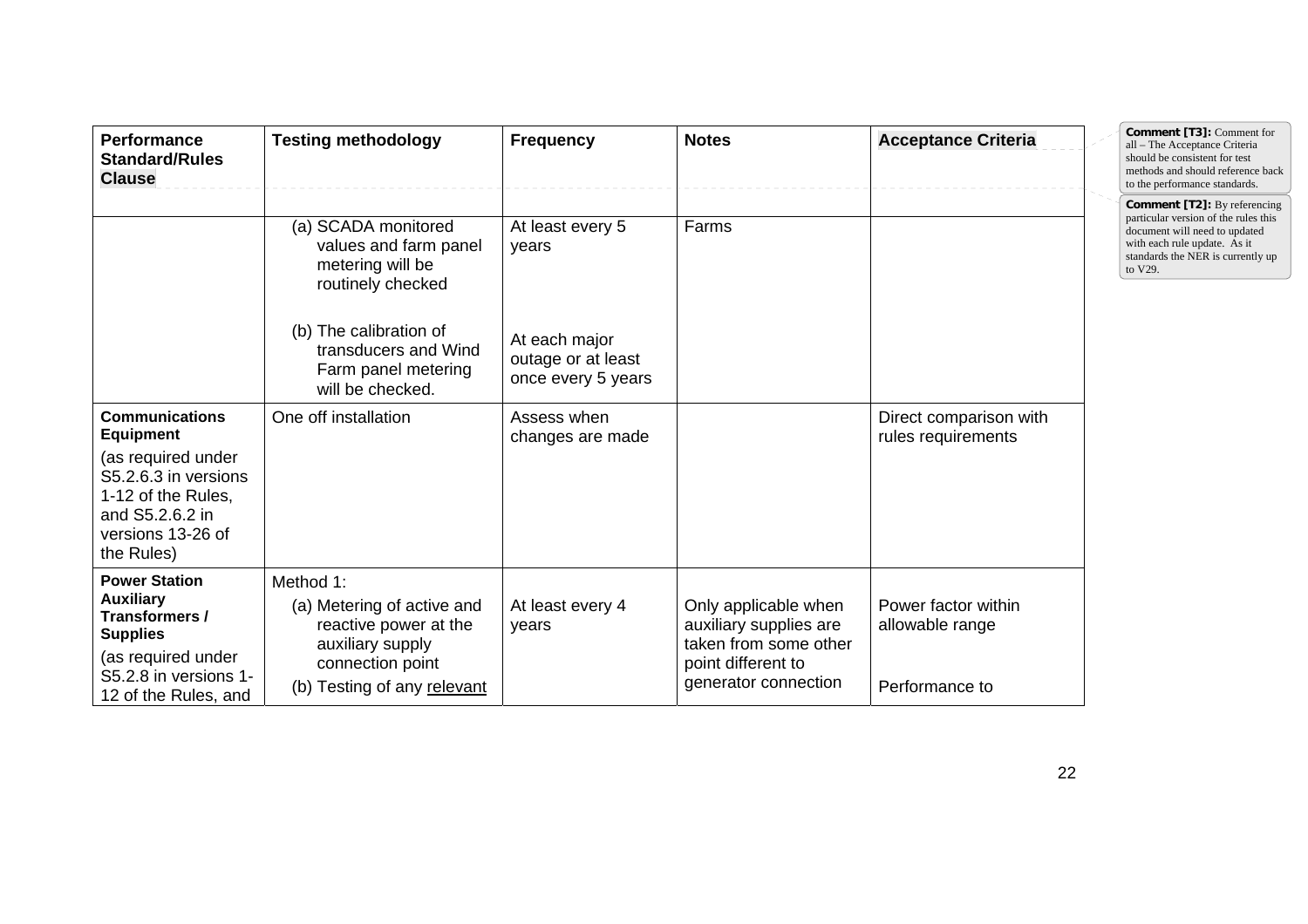| <b>Performance</b><br><b>Standard/Rules</b><br><b>Clause</b>                                                                                     | <b>Testing methodology</b>                                                                                            | <b>Frequency</b>                                           | <b>Notes</b>                                                                                                                                                                                                                                                                             | <b>Acceptance Criteria</b>                                     | Comment [T3]: Comment for<br>all - The Acceptance Criteria<br>should be consistent for test<br>methods and should reference back<br>to the performance standards.                            |
|--------------------------------------------------------------------------------------------------------------------------------------------------|-----------------------------------------------------------------------------------------------------------------------|------------------------------------------------------------|------------------------------------------------------------------------------------------------------------------------------------------------------------------------------------------------------------------------------------------------------------------------------------------|----------------------------------------------------------------|----------------------------------------------------------------------------------------------------------------------------------------------------------------------------------------------|
| S5.2.7 in versions<br>13-26 of the Rules)                                                                                                        | sub-systems including<br>capacitor banks and<br>circuit breakers.                                                     | As appropriate to the<br>technology of the<br>sub-systems  | point<br><b>Access Standards must</b><br>be established under<br>clause S5.3.5                                                                                                                                                                                                           | specification                                                  | <b>Comment [T2]:</b> By referencing<br>particular version of the rules this<br>document will need to updated<br>with each rule update. As it<br>standards the NER is currently up<br>to V29. |
|                                                                                                                                                  | Method 2:<br>(a) Performance will be<br>monitored as part of<br>condition monitoring<br>and maintenance<br>routines.  |                                                            | Applicable to Wind<br>Farms<br>Unit auxiliary supplies<br>on wind farms are<br>taken from within<br>connection point when<br>units are on-line. Very<br>small wind farm station<br>service auxiliary load<br>requirements are<br>considered negligible<br>under NEM CMP<br>requirements. |                                                                |                                                                                                                                                                                              |
| <b>Fault Level / Current</b><br>(as required under<br>S5.2.9 in versions 1-<br>12 of the Rules, and<br>S5.2.8 in versions<br>13-26 of the Rules) | Method 1:<br>(a) Monitoring in-service<br>performance during<br>faults near the<br>connection point<br>(b) Review and | Review following any<br>event<br>Following plant<br>change |                                                                                                                                                                                                                                                                                          | Calculation confirms<br>current fault current<br>contribution. |                                                                                                                                                                                              |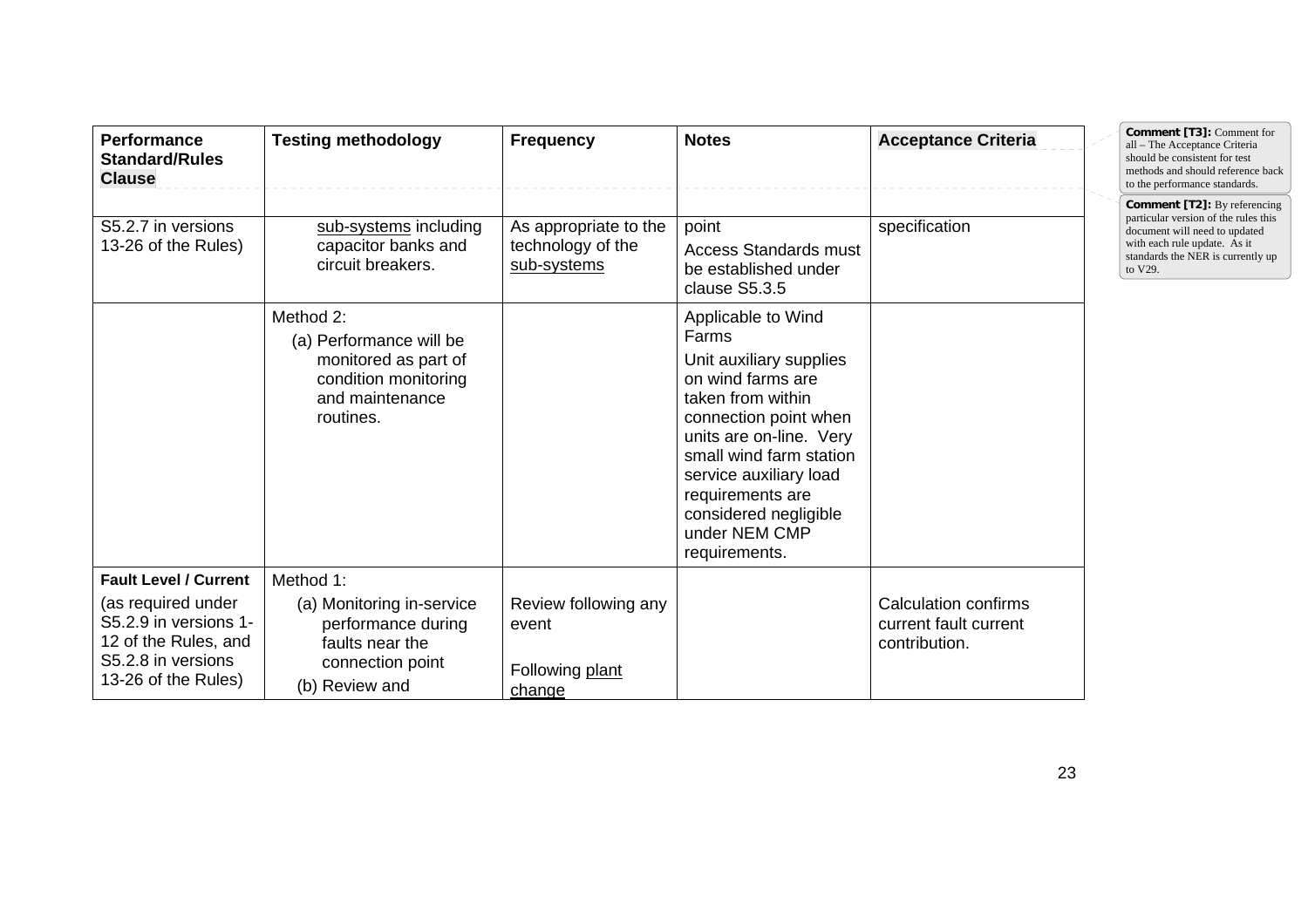| <b>Performance</b><br><b>Standard/Rules</b><br><b>Clause</b> | <b>Testing methodology</b>                                                                                                                                                                                            | <b>Frequency</b>                                                  | <b>Notes</b> | <b>Acceptance Criteria</b>                                     | Comment [T3]: Comment for<br>all - The Acceptance Criteria<br>should be consistent for test<br>methods and should reference back<br>to the performance standards.                            |
|--------------------------------------------------------------|-----------------------------------------------------------------------------------------------------------------------------------------------------------------------------------------------------------------------|-------------------------------------------------------------------|--------------|----------------------------------------------------------------|----------------------------------------------------------------------------------------------------------------------------------------------------------------------------------------------|
|                                                              | recalculation of fault<br>levels.<br>(c) Routine testing of any<br>relevant sub-systems                                                                                                                               | As appropriate to the<br>technology of the<br>relevant sub-system |              |                                                                | <b>Comment [T2]:</b> By referencing<br>particular version of the rules this<br>document will need to updated<br>with each rule update. As it<br>standards the NER is currently up<br>to V29. |
|                                                              | Method 2:<br>(a) Modelling and<br>simulation of plant<br>characteristics to make<br>sure the plant is<br>capable of meeting<br>agreed standards and<br>(b) Monitoring of<br>generator contribution<br>on fault event. | Following plant<br>change<br>Review following any<br>event        |              | Calculation confirms<br>current fault current<br>contribution. |                                                                                                                                                                                              |
|                                                              | Method 3:<br>(a) Performance of<br>relevant sub-systems<br>will be monitored using                                                                                                                                    | As appropriate to the<br>technology of the<br>relevant sub-system |              | Achieve performance<br>standard                                |                                                                                                                                                                                              |